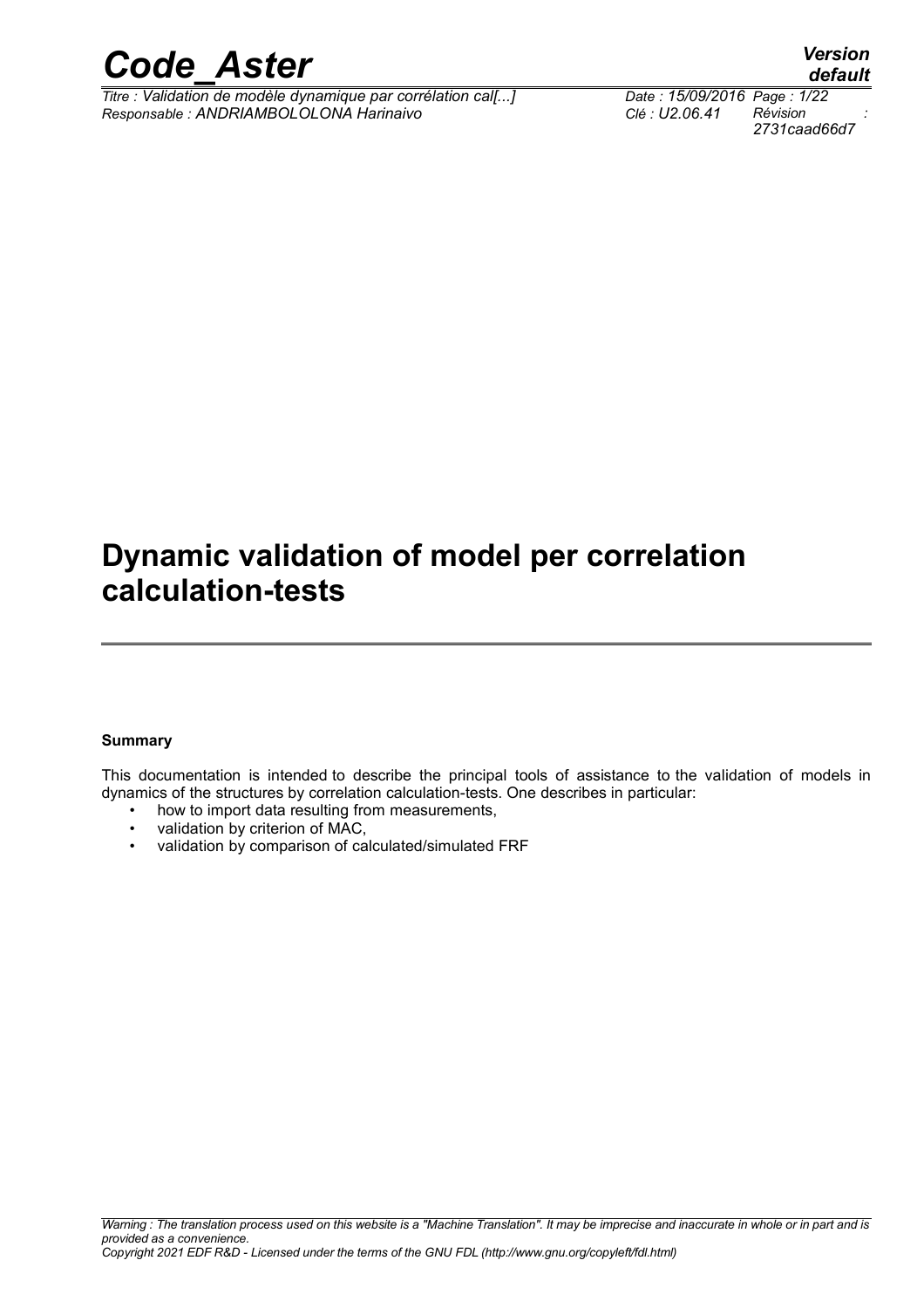*Titre : Validation de modèle dynamique par corrélation cal[...] Date : 15/09/2016 Page : 2/22 Responsable : ANDRIAMBOLOLONA Harinaivo Clé : U2.06.41 Révision :*

1 Introduction...........................................................................................................................................3 2 To import data measured in Code\_Aster..............................................................................................3 2.1 Which data to import?....................................................................................................................3 2.1.1 Grid.......................................................................................................................................3 2.1.2 Rough temporal data, and FRF............................................................................................4 2.1.3 Bases of identified modes....................................................................................................4 2.2 Creation of an experimental model in Code\_Aster........................................................................5 2.2.1 Case general........................................................................................................................6 2.2.2 Case of the orphan nodes.....................................................................................................7 3 Validation of model per criterion of MAC..............................................................................................7 3.1 What MAC?...................................................................................................................................7 3.2 Projection of fields.........................................................................................................................8 3.2.1 Projection of the numerical data on the experimental model with PROJ\_CHAMP..............8 3.2.2 Use of the macro-order OBSERVATION for the projection of the data................................9 3.3 Calculation of MAC between two bases of modes.......................................................................10 4 Other methods of validation...............................................................................................................11 4.1 Validation by visual comparison of modal deformations..............................................................11 4.2 Validation by comparison of FRF.................................................................................................12 5 Appendix.............................................................................................................................................13 5.1 Documentation unv on went back set to grid...............................................................................13 5.2 Reference material on dated set 58.............................................................................................14 5.3 Reference material on dated set 55.............................................................................................18 5.4 Script for the representation 3D of a diagram of MAC.................................................................20

### **Contents**

*2731caad66d7*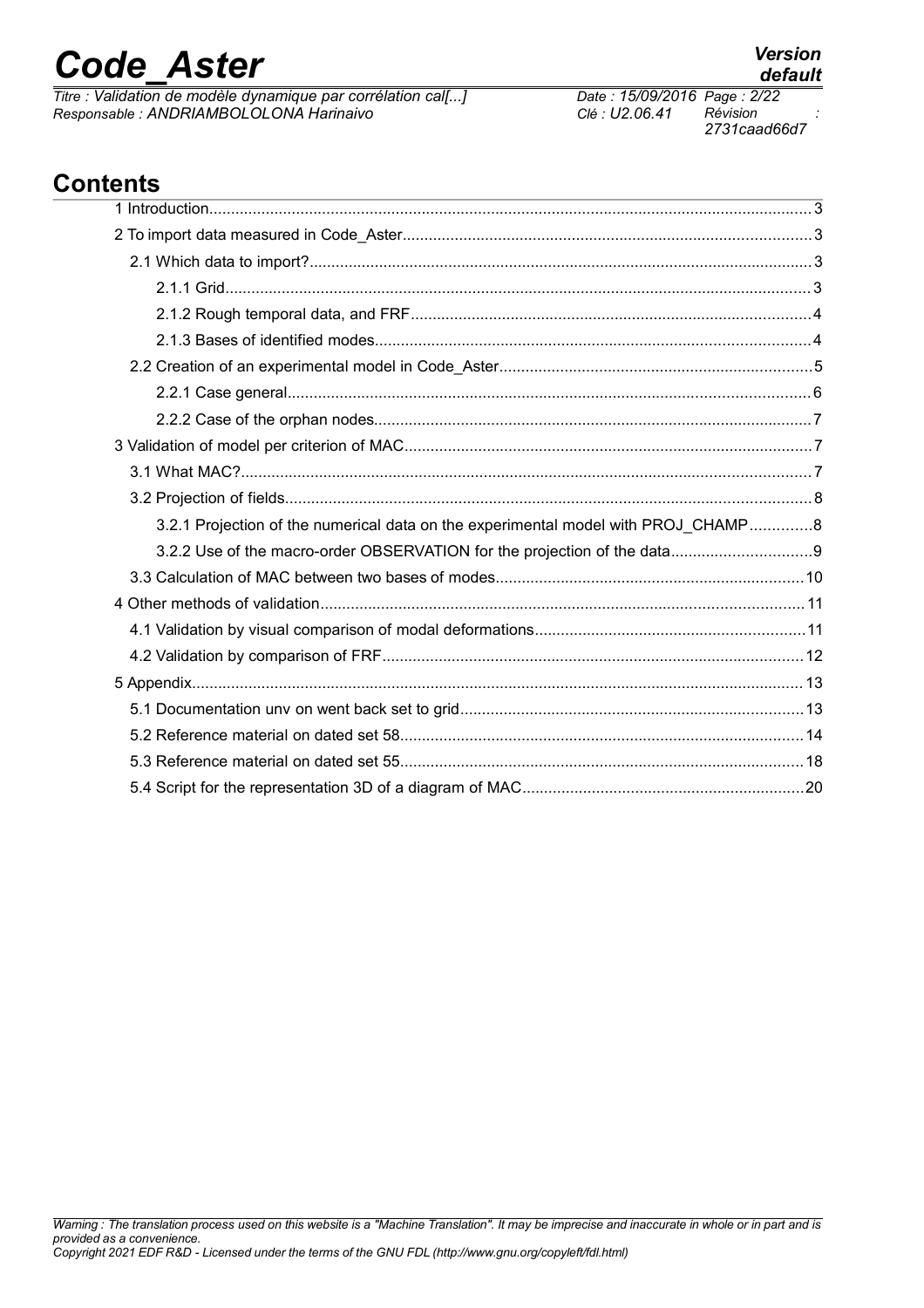*Titre : Validation de modèle dynamique par corrélation cal[...] Date : 15/09/2016 Page : 3/22 Responsable : ANDRIAMBOLOLONA Harinaivo Clé : U2.06.41 Révision :*

*2731caad66d7*

### **1 Introduction**

In order to evaluate the predictive capacity of a digital model in dynamics of the structures, it can be useful, even essential to validate this one compared to measured data *in situ* . The most classical manner is the comparison of the clean modes (frequencies and deformations) calculated and identified in experiments two to two. The clean modes reflect the total behavior of the structure, and are often used like single tool for validation. The main difficulty in this case is to be able to pair the digital and experimental modes two to two.

This documentation aims to describe the methods and tools usable in Code\_Aster to compare the data of calculation and measurement. One treats in section [2](#page-2-0) importation of the data resulting from software of measurement in *Code\_Aster*. In section [3,](#page-6-0) one details the use of one of the principal criteria for the validation of model: the matrix of MAC. In section [4,](#page-10-0) one approaches other means suggested in the environment of *Code\_Aster* for the validation (comparison of FRF and deformations).

### <span id="page-2-0"></span>**2 To import data measured in Code\_Aster**

#### **2.1 Which data to import?**

The measured data result from a software of acquisition and treatment of the signal. One can quote among them:

- LMS TestLab,
- Me' Scope,
- B&K Pulsates,
- Labview,
- …

Most this software allow to export data with the universal format, put does not have by software IDEAS (extension \*.unv), given which can be read again in *Code Aster* by LIRE RESU (FORMAT=' IDEAS') .

These files in general contain the relative information with the grid of the structure and the experimental data. The files unv are ASCII files. Each whole of data is called "dataset", and is framed in the file by two "-1". The number which follows the first occurrence "-1" corresponds to the type of dataset. Each dataset is composed of several lines (record), and each line contains data lines in columns (field)

In the example below, one presents some lines of a dataset 55, which describes a base of clean modes.

```
-1<br>55
         55 %VALEURS WITH THE NODES 
ASTER 7.03.29 CONCEPT MODINTS1 CALC - FIELD WITH THE NODES OF REFERENCE SYMBOL 
FIELD WITH THE NODES OF REFERENCE SYMBOL DEPL - DX DY DZ DRX DRY MARTINI DRZ 
ASTER 7.03.29 CONCEPT MODINTS1 CALCULATES THE 11/22/2004 AT 19:24: 57 OF TYPE 
FIELD WITH THE NODES OF REFERENCE SYMBOL DEPL 
SEQUENCE NUMBER: 1 NUME_MODE: 1 FREQ: 2.66902E-01<br>
2<br>
2<br>
2
1 2 3 8 2 6 2 4 1 1 
2.18331e+01  1.00000e+00  3.74657e-03<br>1011  % NODE  NO1011
              % NODE NO1011
-1.37933E-001 7.39432E-007 3.38287E-001 0.00000E+000 0.00000E+000 0.00000E+000 
              % NODE NO1001
-1.37933E-001-2.80459E-009 1.72767E-001 0.00000E+000 0.00000E+000 0.00000E+000 
   -1
```
#### **2.1.1 Grid**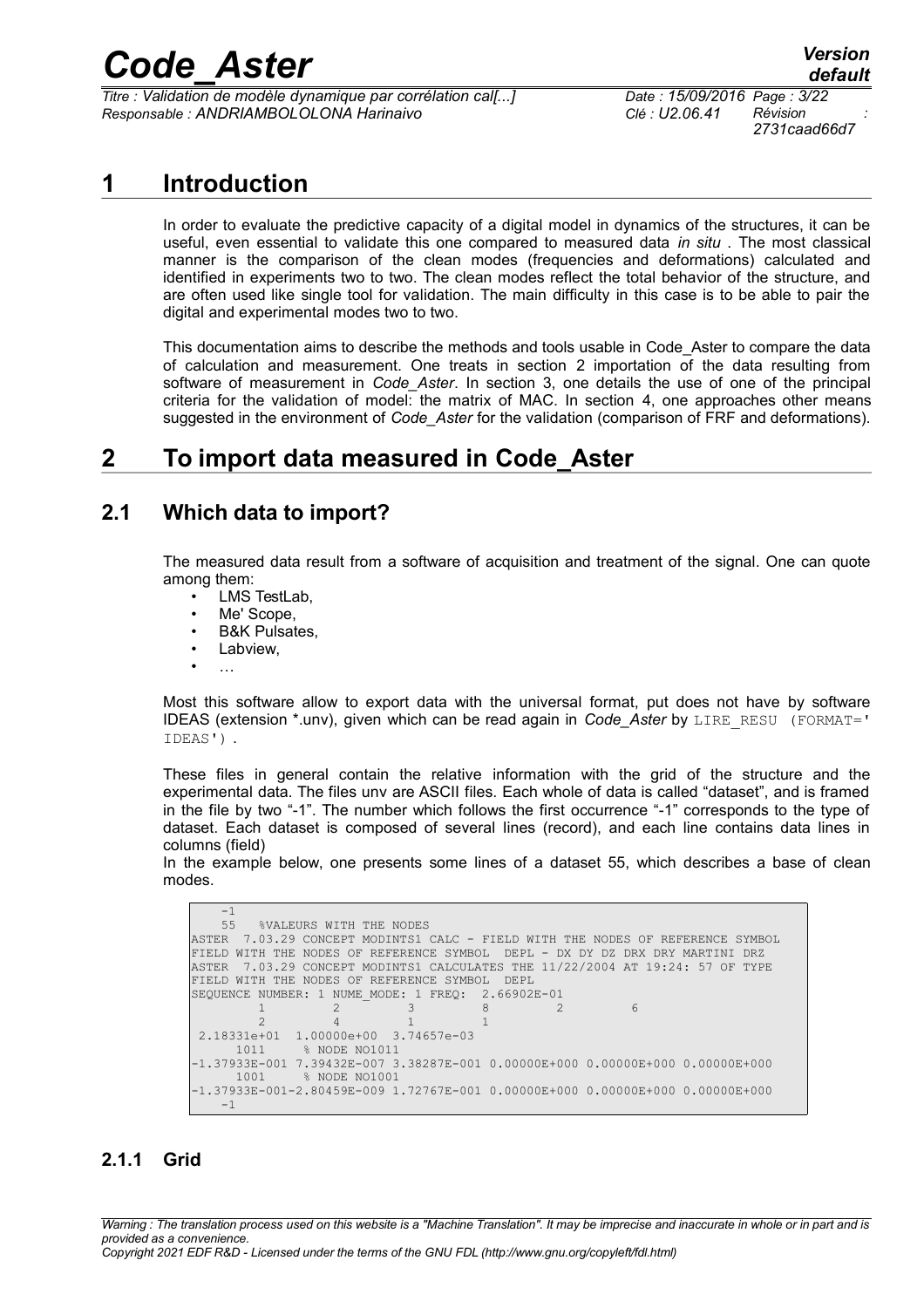*Titre : Validation de modèle dynamique par corrélation cal[...] Date : 15/09/2016 Page : 4/22 Responsable : ANDRIAMBOLOLONA Harinaivo Clé : U2.06.41 Révision :*

*2731caad66d7*

Several dated sets are used by the software of measurement to describe a grid. That presented here is the format used by LMS to export simple grids, only made up of nodes and lines connecting them. The nodes are described by dated set 2411, and connectivities by dated set 82 (example below).

|     | $-1$ |                          |    |                          |          |                          |  |  |
|-----|------|--------------------------|----|--------------------------|----------|--------------------------|--|--|
|     | 2411 |                          |    |                          |          |                          |  |  |
|     |      |                          |    | $\cap$                   |          |                          |  |  |
|     |      | $0.000000000000000e+000$ |    | $0.000000000000000e+000$ |          | $0.000000000000000e+000$ |  |  |
|     |      |                          |    |                          |          |                          |  |  |
|     |      | $0.000000000000000e+000$ |    | 1.199999973177910e-001   |          | $0.000000000000000e+000$ |  |  |
|     |      |                          |    | ∩                        | 8        |                          |  |  |
|     |      | $0.000000000000000e+000$ |    | 3.300000131130219e-001   |          | $0.000000000000000e+000$ |  |  |
|     |      |                          |    |                          |          |                          |  |  |
|     | $-1$ |                          |    |                          |          |                          |  |  |
|     | $-1$ |                          |    |                          |          |                          |  |  |
|     | 82   |                          |    |                          |          |                          |  |  |
|     |      |                          | 30 | 8                        |          |                          |  |  |
| LDN |      |                          |    |                          |          |                          |  |  |
|     |      |                          | 2  |                          | $\Omega$ |                          |  |  |
|     |      |                          |    |                          |          |                          |  |  |

The importation of the grid is done in Code Aster with PRE IDEAS. The description of dated sets 2411 and 82 is detailed in appendix [5.1](#page-12-0) .

#### **2.1.2 Rough temporal data, and FRF**

It is possible to import the rough temporal data, or of the FRF in *Code\_Aster*, in order to compare them with simulated data. These data are stored in the files unv under dated set 58. One gives below an example of this kind of dated set:

```
-1 58 
FRF (H1-estimator) 
answer/load 
95-Oct.-12 11:52: 48 
Alternate/identified FRF" 
\begin{bmatrix} NUN \\ 0 \end{bmatrix} 0 4 0 139 NUN 1011 3 NUN 12 -3
        5 3124 1 4.00390e+000 1.95312e-002 0.00000e+000<br>18 0 0 0 Frequency Hz
        18 0 0 0 Frequency Hz<br>12 1 0 0 Chanel 3(3) m/s2
        12 \t 1 \t 0 \t 0 Chanel 3(3)<br>13 0 1 0 Chanel 1(1)
             0 1 0 Chanel 1(1) NR<br>0 0 0 Unknown NI
         0 0 0 0 Unknown NUN
-1.33781e-001-5.07456e-003-1.31790e-001-5.19607e-003-1.29762e-001-5.32069e-003
-1.27699e-001-5.44850e-003-1.25597e-001-5.57962e-003-1.23458e-001-5.71414e-003
-1.21279e-001-5.85217e-003-1.19060e-001-5.99383e-003-1.16800e-001-6.13924e-003
-1.14497e-001-6.28851e-003-1.12151e-001-6.44177e-003-1.09760e-001-6.59917e-003
-1.07324e-001-6.76083e-003-1.04841e-001-6.92691e-003-1.02310e-001-7.09754e-003
```
The headers describe the type of data. Here, it is about a FRF "acceleration/force", on the degree of freedom  $1011:+Z$  compared to the reference  $12:-Z$ .

For more details, to see the reference material of dated set 58 in appendix [5.2](#page-13-0) .

The use of LIRE RESU in this case does not pose particular problems, and is described in the CAStest sdls112a. To note:

- the structures of data created (temporal or frequential) are filled only for the DDL corresponding to the data read. That can generate structures of incomplete data, contrary to *data set* 55 in which all the degrees of freedom have a defined value,
- the definite structure of data uses a local frame of reference, with the components  $D_1$ ,  $D_2$ , and  $D3$ , of which the orientations are given in the components  $D1X$ ,  $D1Y$ ,  $D1Z$ ,  $D2X$ ,  $D2Y$ ... It is not possible to display the result in Salomé.
- For more details, to see the documentation of LIRE\_RESU .

#### **2.1.3 Bases of identified modes**

*Warning : The translation process used on this website is a "Machine Translation". It may be imprecise and inaccurate in whole or in part and is provided as a convenience.*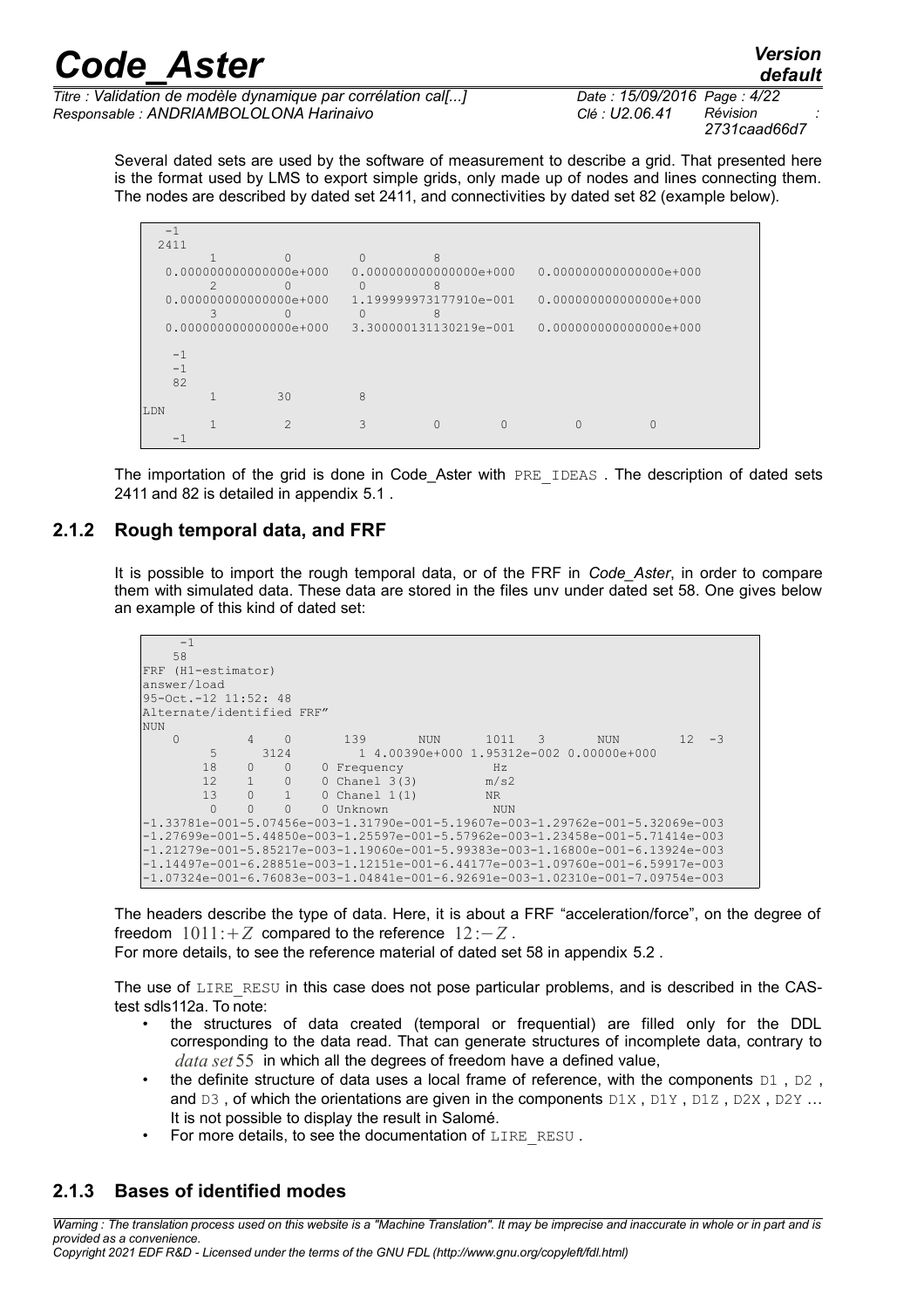| <b>Code Aster</b>                                                                                                                                                                                                                                                                                                                                                                    | <b>Version</b><br>default                                          |  |  |  |  |
|--------------------------------------------------------------------------------------------------------------------------------------------------------------------------------------------------------------------------------------------------------------------------------------------------------------------------------------------------------------------------------------|--------------------------------------------------------------------|--|--|--|--|
| Titre : Validation de modèle dynamique par corrélation cal[]                                                                                                                                                                                                                                                                                                                         | Date: 15/09/2016 Page: 5/22                                        |  |  |  |  |
| $\overline{a}$ $\overline{a}$ $\overline{a}$ $\overline{a}$ $\overline{a}$ $\overline{a}$ $\overline{a}$ $\overline{a}$ $\overline{a}$ $\overline{a}$ $\overline{a}$ $\overline{a}$ $\overline{a}$ $\overline{a}$ $\overline{a}$ $\overline{a}$ $\overline{a}$ $\overline{a}$ $\overline{a}$ $\overline{a}$ $\overline{a}$ $\overline{a}$ $\overline{a}$ $\overline{a}$ $\overline{$ | DAL de le ce<br>$\sim$ $\prime$ $\sim$ $\sim$ $\sim$ $\sim$ $\sim$ |  |  |  |  |

*Responsable : ANDRIAMBOLOLONA Harinaivo Clé : U2.06.41 Révision :*

*2731caad66d7*

The identified modes are stored in *dataset* 55 , which is dedicated to the fields with the nodes. In *dataset* 58 , each block corresponds to a function on a node (equivalent with a function in Aster), while in *dataset* 55, each block corresponds to a field with the nodes (one cham no in Aster).

| $-1$                                                                             |  |
|----------------------------------------------------------------------------------|--|
| $55 -$<br>%VALEURS WITH THE NODES                                                |  |
| ASTER  7.03.29 CONCEPT MODINTS1 CALC – FIELD WITH THE NODES OF REFERENCE SYMBOL  |  |
| WITH THE NODES OF REFERENCE SYMBOL DEPL - DX DY DZ DRX DRY MARTINI DRZ<br>FTELD. |  |
| ASTER  7.03.29 CONCEPT MODINTS1 CALCULATES THE 11/22/2004 AT 19:24: 57 OF TYPE   |  |
| FIELD WITH THE NODES OF REFERENCE SYMBOL<br>DEPL                                 |  |
| SEOUENCE NUMBER: 1 NUME MODE: 1 FREO: 2.18331E+01                                |  |
| 8                                                                                |  |
|                                                                                  |  |
| 2.18331e+01  1.00000e+00  3.74657e-03                                            |  |
| 1011<br>8 NODE NO1011                                                            |  |
| -1.37933E-001 7.39432E-007 3.38287E-001                                          |  |
| 1001<br>% NODE NO1001                                                            |  |
| -1.37933E-001-2.80459E-009 1.72767E-001                                          |  |
| $-1$                                                                             |  |

The detailed documentation of dated set is given in appendix [5.3](#page-17-0) . It is important to understand certain characteristics of this storage, because the data must be recalled to the call of LIRE\_RESU. In particular:

- Record 6  $(1,2,2,8,2,3)$ :
	- 1: field of the mechanics of the structures,
	- 2: a clean mode is described ("normal mode")
	- 2: 3 degrees of freedom per node,
	- 8: field of displacement,
	- 2: real field (5 for complex),
	- 6: many columns of values
- **Record 7**  $(2,4,1,1)$ :
	- 2.4: specific to the clean modes,
	- 1: loading case (1 by default),
	- 1, number of the mode
- Record 8:  $2.18331e+011.00000e+003.74657e-030.00000e+00$ 
	- 2.18331e + 01 : Eigen frequency,
	- $1.00000e+00$ : modal mass,
	- 3.74657e−03 : modal damping

The value of these lines is given in LIRE RESU, as the example shows it below. That makes it possible in particular Aster to differentiate in a file unv the classical clean modes from the static residues which are often calculated by the software used.

```
MODMES=LIRE_RESU (TYPE_RESU=' MODE_MECA',
                 FORMAT=' IDEAS',
                 MODELE=MODEXP,
                 UNITE=21,
                 NOM_CHAM=' DEPL',
                 MATR_RIGI =KASSEXP,
                 MATR_MASS =MASSEXP,
                 FORMAT IDEAS= F (NOM CHAM=' DEPL',
                                 NUME_DATASET=55,
                                RECORD 6 = (1,2,2,8,2,3),
                                 POSI O\overline{R}DRE= (7.4,),POSI NUME MODE= (7.4),
                                 POSIFREQ = (8.1,),POSI<sup>MASS</sup> GENE= (8.2),
POSI AMOR GENE= (8.3),
NOM CMP= (\Delta E), \Delta E', \Delta E', \Delta E'),),
                 TOUT ORDRE=' OUI',);
```
### **2.2 Creation of an experimental model in Code\_Aster**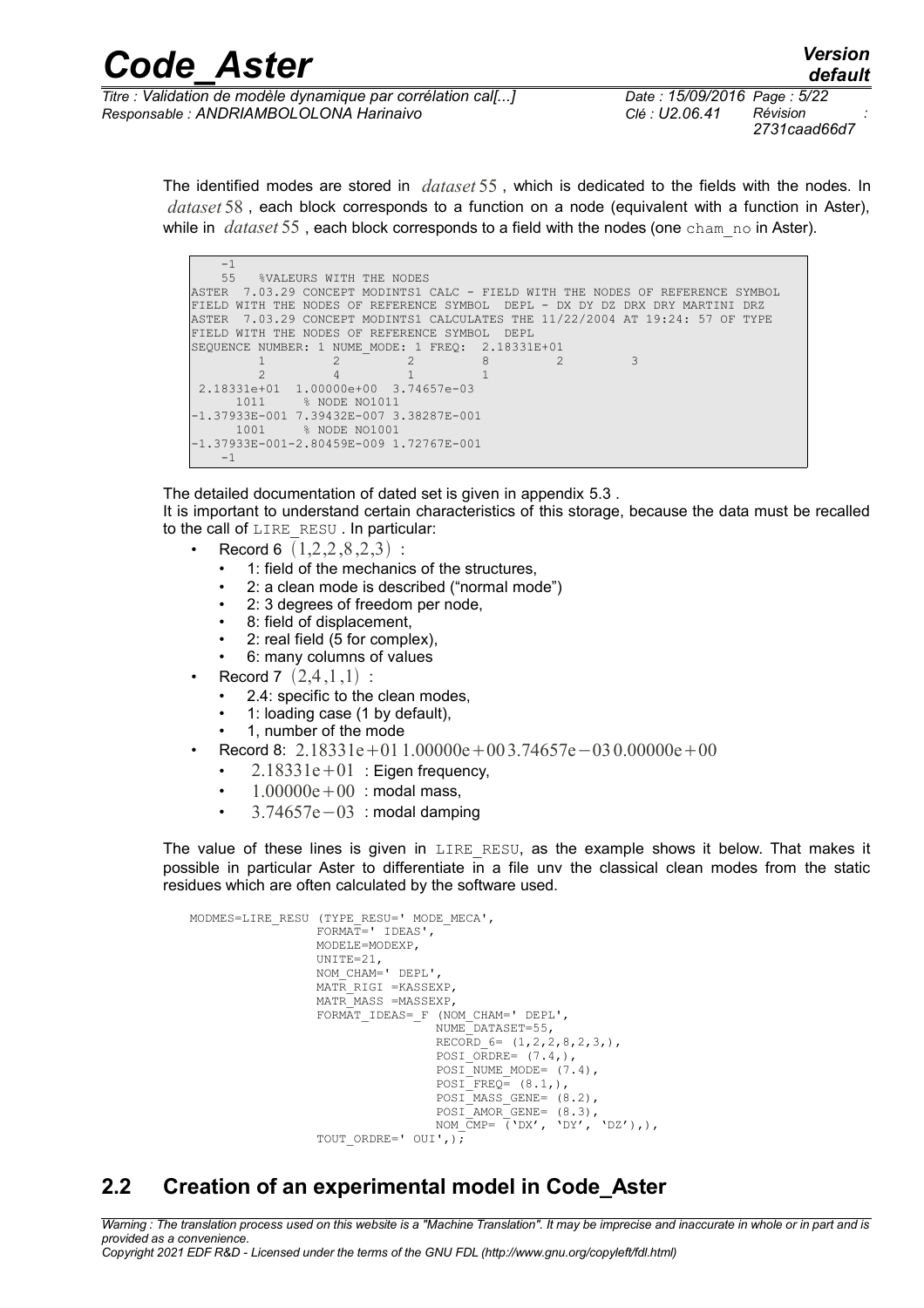*Titre : Validation de modèle dynamique par corrélation cal[...] Date : 15/09/2016 Page : 6/22 Responsable : ANDRIAMBOLOLONA Harinaivo Clé : U2.06.41 Révision :*

*2731caad66d7*

The handling of experimental data in Code\_Aster requires to create the structures of adequate data, with the formalism of the code. One must thus reproduce all the stages of creation of the model, until the assembly of the matrices which are used in LIRE\_RESU (keywords MATR\_RIGI and MATR\_MASS in the example above).

#### **2.2.1 Case general**

In the case general, the nodes all are connected the ones to the others by linear elements SEG2. The orders to be connected are the following ones:

- importation and reading of the grid with PRE\_IDEAS and LIRE\_MAILLAGE,
- assignment of a mechanical modeling of type  $DIST$ ; one could use a modeling  $DISTR$  if the field with reading would have 6 degrees of freedom by nodes (for example, if one is able to measure the degrees of freedom of rotation),
- assignment of geometrical characteristics in arbitrary mass and stiffness on the nodes and segments with AFFE\_CARA\_ELEM,
- assembly of the matrices with ASSEMBLY ,
- reading of the data with LIRE\_RESU.

Example: CAS-test sdls112a, slightly modified in order not to take into account the orphan nodes.

```
PRE_IDEAS (UNITE_IDEAS=32, UNITE_MAILLAGE=22);
MAYAEXP=LIRE MAILLAGE (UNITE=22);
MAYAEXP=DEFI_GROUP (reuse =MAYAEXP,
                   MAILLAGE=MAYAEXP,
                   CREA_GROUP_MA=_F (NOM=' ALL_EXP', TOUT=' OUI',),
                  CREA GROUP NO= F (GROUP MA=<sup>T</sup> ALL EXP',),);
MODEXP=AFFE_MODELE (MAILLAGE=MAYAEXP,
                  AFFE=_F (GROUP_MA=' ALL_EXP',
                          PHENOMENE=' MECANIQUE',
                          MODELISATION=' DIS_T',),);
CHCAREXP=AFFE_CARA_ELEM (MODELE=MODEXP,
                       DISCRET= (_F (GROUP_MA=' ALL_EXP',
\mathtt{CARA} = \texttt{'} \ \ \mathtt{K\_T\_D\_L'}VALE= (1.0, 1.0, 1.0,),),F (GROUP MA=' ALL EXP',
                                  REPERE=' GLOBAL<sup>T</sup>,
                                    CARA=' M_T_D_L',
                                    VALE= (1.0,),),),);
ASSEMBLY ( MODELE=MODEXP,
                CARA_ELEM=CHCAREXP,
                NUME_DDL=CO ('NUMEXP'),
                MATR_ASSE= (_F (MATRICE=CO ('KASSEXP'),
                            OPTION=' RIGI MECA',),
                          F (MATRICE=CO (\overline{Y}MASSEXP').
                             OPTION=' MASS_MECA',),),);
MODMES=LIRE_RESU (TYPE_RESU=' MODE_MECA',
                 FORMAT=' IDEAS',
                 MODELE=MODEXP,
                UNITTE=32.
                 NOM_CHAM=' DEPL',
                MATR RIGI =KASSEXP,
                MATR MASS =MASSEXP,
                FORMAT IDEAS= F (NOM CHAM=' DEPL',
                               NUME<sup>DATASET=55,</sup>
                               RECORD_6= (1, 2, 2, 8, 2, 3),
                                POSI ORDRE= (7.4),
                                POSI<sup>NUME</sup> MODE= (7.4),
                                POSTFREQ = (8.1,),POSI<sup>MASS</sup> GENE= (8.2),
POSI AMOR GENE= (8.3),
NOM CMP= ('DX', 'DY', 'DZ'),TOUT ORDRE=' OUI', );
```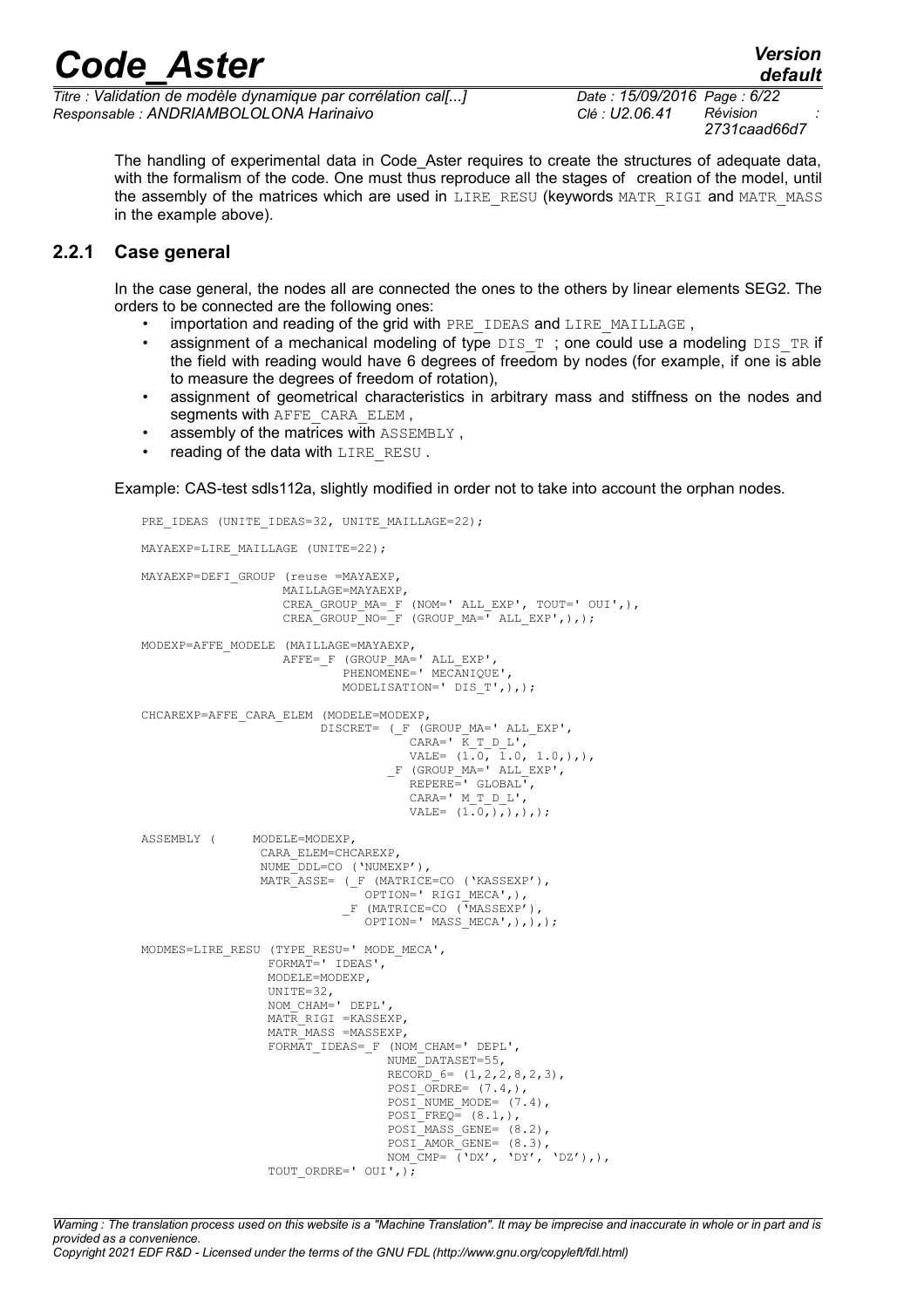*Code\_Aster Version Titre : Validation de modèle dynamique par corrélation cal[...] Date : 15/09/2016 Page : 7/22 Responsable : ANDRIAMBOLOLONA Harinaivo Clé : U2.06.41 Révision :*

*2731caad66d7*

Some advices and traps to be avoided:

- The order of the components (keyword NOM CMP ) in LIRE RESU is not obligatory; it is possible to make a simple change of reference mark (similar for all the nodes) by choosing the order of the components judiciously.
- Attention with the keyword RECORD  $6$ , this one can vary; it is in particular the case when the file unv was created by *Code\_Aster* itself. Indeed, it can happen that the data are printed on 6 columns, if the user printed his data on a modeling  $DISTR$ . The 3 last columns contain the degrees of freedom of rotation. It is the case in the CAS-test sdls112a. One can read again only the three first if the experimental model have only 3 degrees of freedom per node.
	- It is possible to read data resulting from gauges of deformation. In this case,
	- NOM\_CHAM=' EPSI\_NOEU' ,
	- NOM CMP= ('EPXX', 'EPYY'...) to choose according to the reference mark used.
	- To compare these data with numerical data, one will be able to use the macro-order OBSERVATION .

#### **2.2.2 Case of the orphan nodes**

It is not advised to use orphan nodes in the grid, because the associated fields are difficult to visualize in Salomé. One can nevertheless read experimental data on these nodes, on condition that their applying a specific modeling of specific type  $($  POI1  $).$ The case is treated in the CAS-test sdls112a.

```
MAYAEXP=CRÉA_MAILLAGE (MAILLAGE=MAYAtmp,
                   CREA POI1= F (TOUT=' OUI', NOM GROUP MA=' NOEU'),)
MODEXP=AFFE_MODELE (MAILLAGE=MAYAEXP,
AFFE= F (GROUP MA=' NOEU',
                        PHENOMENE=' MECANIQUE',
                       MODELISATION=' DIS T',),);
CHCAREXP=AFFE_CARA_ELEM (MODELE=MODEXP,
                   DISCRET= (_F (GROUP_MA=' NOEU',
                             REPERE=<sup>1</sup> GLOBAL',
                             CARA=' K T D N',
\text{VALE} = (1.0, 1.0, 1.0,), _F (GROUP_MA=' NOEU',
                             REPERE=' GLOBAL',
                              CARA=' M_T_D_N',
                              VALE= (1.0,),),),);
```
### <span id="page-6-0"></span>**3 Validation of model per criterion of MAC**

#### **3.1 What MAC?**

MAC, Modal Criterion Insurance, is a criterion ranging between 0 and 1 giving the colinearity between two modes compared to a given standard.

$$
MAC_{ij} = \frac{\left(\Phi_i^H W \Phi_j\right)^2}{\left(\Phi_i^H W \Phi_i\right)\left(\Phi_j^H W \Phi_j\right)}
$$

The use of the matrices of weighting ( *W* in the formula) is optional. When they are known, one can use the matrices of mass or stiffness of the model. It is the case when numerical data are handled, because the matrices were assembled on the model. It makes it possible to check the orthogonality of the clean modes compared to the matrices of mass and stiffness:

• 
$$
MAC_{ij} = 1 \, si \, i = j
$$

 $MAC<sub>ii</sub> = 0$  *sinon* 

But when experimental data are handled, one does not know the matrices condensed on this model. One can manufacture them by condensation of Guyan starting from the digital model, but this one not being readjusted, one is likely to make a mistake.

*Copyright 2021 EDF R&D - Licensed under the terms of the GNU FDL (http://www.gnu.org/copyleft/fdl.html)*

*Warning : The translation process used on this website is a "Machine Translation". It may be imprecise and inaccurate in whole or in part and is provided as a convenience.*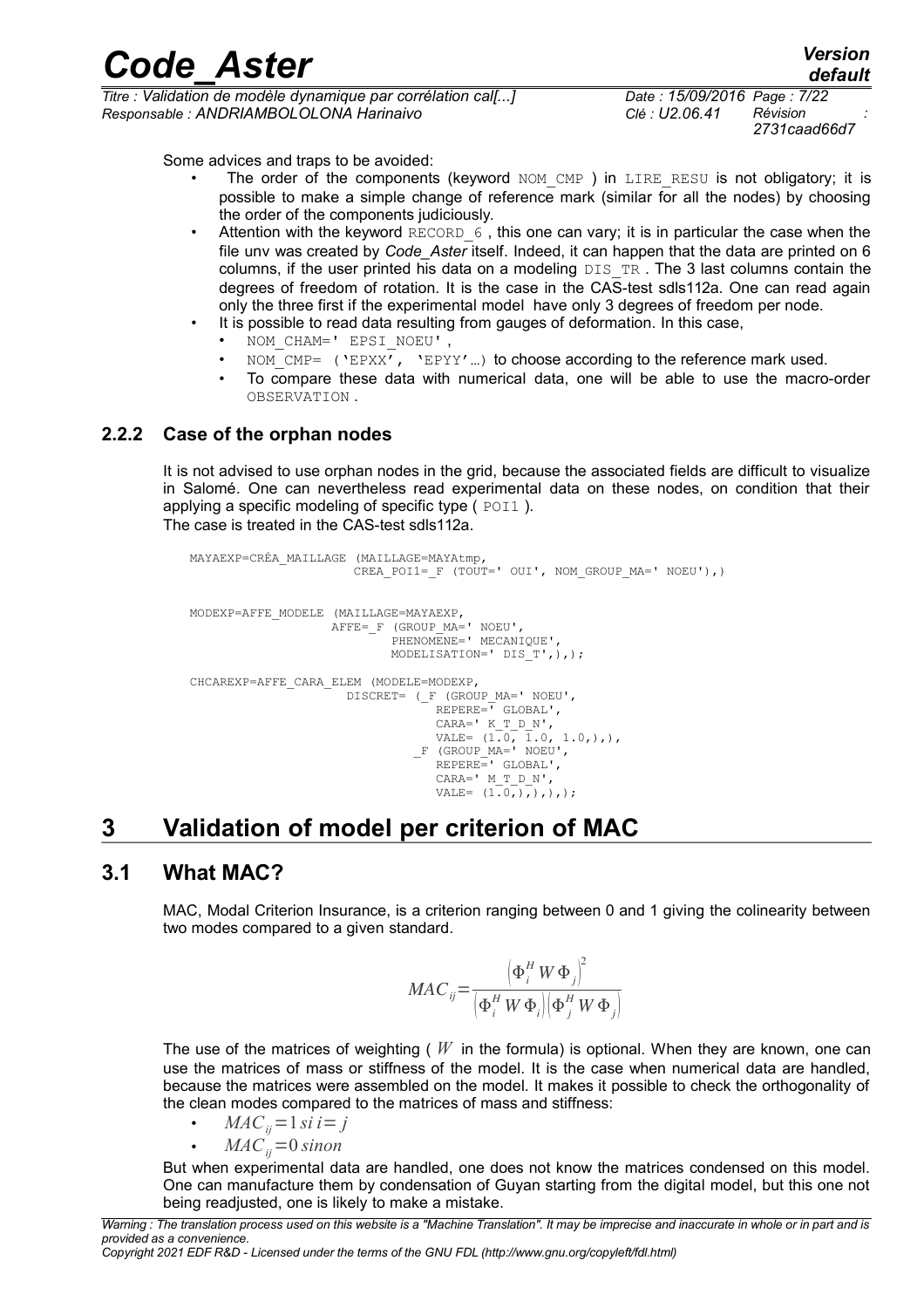*Titre : Validation de modèle dynamique par corrélation cal[...] Date : 15/09/2016 Page : 8/22 Responsable : ANDRIAMBOLOLONA Harinaivo Clé : U2.06.41 Révision :*

*2731caad66d7*

One can, more simply, to calculate MAC without matrix of weighting, and to look at the colinearity of the modes on the standard  $|L_2|$  .

- If the objective is to check the orthogonality of the base, one can consider, at first approximation, that MAC without matrix of weighting is rather similar to MAC balanced by the matrix of mass,
- If the objective is to compare two bases of modes between them, then, the choice of this standard is equivalent to the different one: MAC will be worth 1 if the modes are colinéaires (thus if they "resemble each other") and 0 if not.

NB: the use of MAC on experimental modes in particular makes it possible to check the capacity of the sensors to separate the modes. Indeed, more there are sensors, more the modes "will look various" seen those. MAC of two correctly identified different modes will be thus close to 0. If there is only one sensor, then MAC between two modes will always be worth 1: the modes are not separable.

### **3.2 Projection of fields**

#### **3.2.1 Projection of the numerical data on the experimental model with PROJ\_CHAMP**

The modes are comparable only if they are defined on the same model. One thus projects the digital base of modes, calculated with *Code* Aster, on the experimental model, with the order PROJ\_CHAMP.



**Image 3.2-1: projection of data.**

Note:

- Important note: it is necessary to specify, in PROJ CHAMP , the name of NUME DDL experimental model, so that classifications of the experimental modes and projected digital modes are the same ones.
	- If it NUME DDL is not the same one, one will not be able to calculate criterion of MAC.
- In PROJ CHAMP, it is necessary to specify the dimension on which one projects: by default, one will associate the nodes of the experimental model with elements 3D of the digital model.
	- If the digital model consists of elements of plate, it should be specified with  $\text{CAS} = ' 2.5D'$
	- , If the digital model is composed of elements 3D and 2D, then it is not possible to specify several types of projections. A suggested solution is to affect a modeling of plate ( $DKT$  for example) with the elements of skin which recover the elements 3D and to place itself in the case  $'2.5D'$ .
- The operator OBSERVATION allows to carry out the same operation, with additional options:
	- use of local reference marks sensors by sensors,
	- suppression of data measured of structure of data result (for the cases where the mesure had been made with uniaxial sensors),
	- creation of a structure of mixed data including of the accelerometer and extensiometric data, to reproduce an accelerometers measurement + gauges,
	- simulation of a "virtual gauge".
- The description of this operator is proposed in the following paragraph.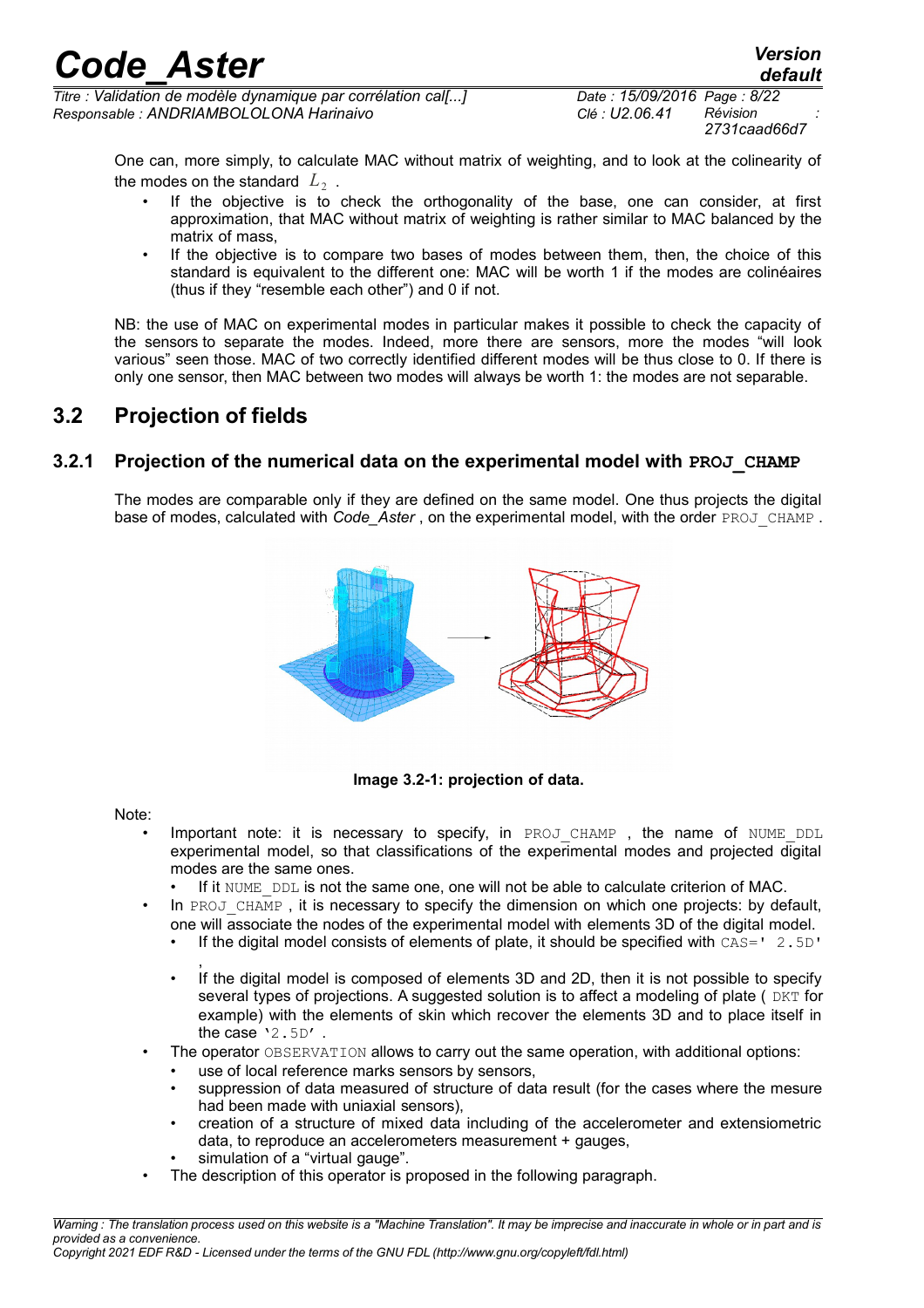*Titre : Validation de modèle dynamique par corrélation cal[...] Date : 15/09/2016 Page : 9/22 Responsable : ANDRIAMBOLOLONA Harinaivo Clé : U2.06.41 Révision :*

*2731caad66d7*

#### **3.2.2 Use of the macro-order OBSERVATION for the projection of the data**

One proposes to give a practical example of the use of the macro-order on the following case:



**Image 3.2-2: measurement of the vibrations of one wing using a gauge and an accelerometer.**

One supposes to have measured the vibrations of the aubagée wheel represented on the grid below by posing a gauge at the base of each wing and an accelerometer at the top. The identified clean modes are exported with the format unv **without passing to the total reference mark**. The vibrations at the top having been measured only in one direction, there will be a line of the form:

| $2.18331e+01$   |            | 1.00000e+00 3.74657e-03   |  |
|-----------------|------------|---------------------------|--|
|                 | % NODE NO1 |                           |  |
| $0.00000e + 00$ |            | $0.00000e+00$ 7.39432e-01 |  |
|                 |            |                           |  |

On the node *N01* , only the local component *DZ* was measured. The not measured directions are put at 0. It is not possible, in one dated set 55, to make the difference between not measured data and worthless measurements.

To compare the experimental data and the reduced digital clean modes, two operations are necessary: • on the experimental data, one filters the modes so as to eliminate the not measured data, by

- keeping only one direction for the gauge and the accelerometer
	- one uses OBSERVATION without projection ( PROJECTION=' NON' ), because one does nothing but filter the data,

```
OBSMXT = OBSERVATION ( RESULT = MEASUREMENT,
                   MODELE_1 = MODMESUR,MODELE 2 = MODMESUR,
 PROJECTION = 'NOT',
TOUT ORDRE = 'YES',
NOM CHAM = ('DEFL', 'EPSI NOEU',),FILTER = ( F (GROUP NO = 'P1',
NOM CHAM = 'EPSI NOEU',
                                DDL ACTIF = (\n\begin{bmatrix} \n\end{bmatrix} E P \overline{X} X', \cdot),F (GROUP NO = 'P2')
                                NOMCHAM = 'DEPL',
                                \overline{\text{DDL} \text{ACTIF}} = (\text{'DZ}',),),),\},
```
- on the numerical data, one projects the clean modes on the experimental model:
	- one uses PROJECTION=' OUI' ,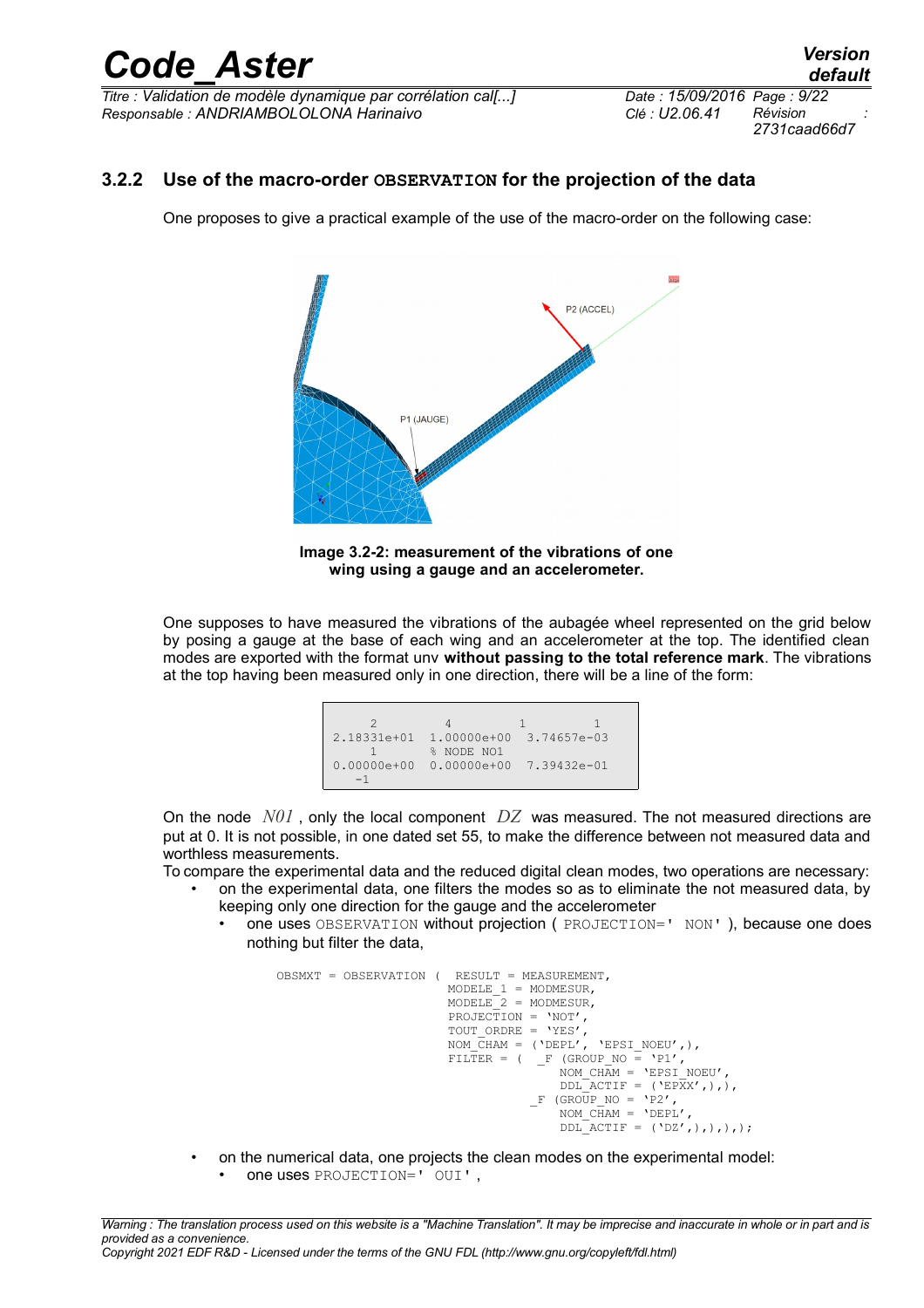*Titre : Validation de modèle dynamique par corrélation cal[...] Date : 15/09/2016 Page : 10/22 Responsable : ANDRIAMBOLOLONA Harinaivo Clé : U2.06.41 Révision :*

*2731caad66d7*

*default*

- one calculates the average deformation for the group of nodes in red on the figure before carrying out projection: this surface corresponds to the surface actually measured by the gauge,
- one makes the changes of reference mark, by using the option 'NORMAL' : one calculates the normal with the digital grid to define the axis *Z* local reference mark (the second axis is defined with the keyword  $VECT Y$  ); here, one could also have used the option 'CYNLINDRIQUE' .
- one filters the components corresponding to the measured data.

```
OBSJAU = OBSERVATION (RESULT = CALCULATION,
                   MODELE 1 = MODNUME,
                   MODELE<sup>-2</sup> = MODMESUR,
                   PROJECTION = 'YES',
                   TOUT ORDRE = 'YES',
                   NOM CHAM = 'EPSI NOEU',EPSI MOYENNE = _F (GROUP MA=' SURF1', SEUIL VARI= (0.1,),
 MASQUE= ('EPYY', 'EPZZ', 'EPXY',
'EPXZ', 'EPYZ'),),
                   MODI_REPERE = _F (GROUP_NO = ('P1', P2'),
                                    REFERENCE MARK = 'NORMAL',
                                   VECT Y = (0. , 1. , 0.)),
                   FILTER = (-F (GROUP NO = 'P1',NOM CHAM = 'EPSI NOEU',DDL<sup>-</sup>ACTIF = ('EPXX'),),
                            -F (GROUP NO = 'P2',
                                NOM \overline{CHAM} = 'DEPL',
                                LDLL \overline{ACTIF} = ('DZ',),),),),
```
#### **3.3 Calculation of MAC between two bases of modes**

The calculation of MAC can be carried out with the operator MAC\_MODES, which calculates the matrix of MAC between all the modes of two bases. The structure of data produced is a table, which one prints with  $INFO=2$  in MAC MODES. prints with  $INFO=2$ 

The keyword MATR\_ASSE allows to use a matrix of weighting. The printed table has the following form:

| ASTER 11.01.03 CONCEPT MAC ET CALCULATES THE 2/15/2012 AT 14:18: 54 OF TYPE<br>TABLE SDASTER |     |               |                                                                       |  |   |   |
|----------------------------------------------------------------------------------------------|-----|---------------|-----------------------------------------------------------------------|--|---|---|
| MAC                                                                                          |     | ! NUME MODE 1 |                                                                       |  |   |   |
|                                                                                              |     |               |                                                                       |  | 4 | 5 |
| NUME MODE 2                                                                                  | 11  |               | $1.00000E+00$ $2.17692E-14$ $7.49505E-16$ $5.23742E-22$ $1.66188E-21$ |  |   |   |
|                                                                                              | 21  |               | 2.17692E-14 1.00000E+00 4.21440E-13 9.40269E-19 1.12652E-19           |  |   |   |
|                                                                                              | 3 ! |               | 7.49505E-16 4.21440E-13 1.00000E+00 7.24387E-18 1.28403E-17           |  |   |   |
|                                                                                              | 4 ! |               | $5.23742E-22$ 9.40269E-19 7.24387E-18 1.00000E+00 2.11012E-13         |  |   |   |
|                                                                                              | 5!  |               | $1.66188E-21$ $1.12652E-19$ $1.28403E-17$ $2.11012E-13$ $1.00000E+00$ |  |   |   |

One can visualize MAC produced in Excel, or use the macro-order CALC\_ESSAI, which proposes a visualization in 2D. For that, throw the macro-order without keyword at the end of calculation, and to position on the mitre "expansion of models".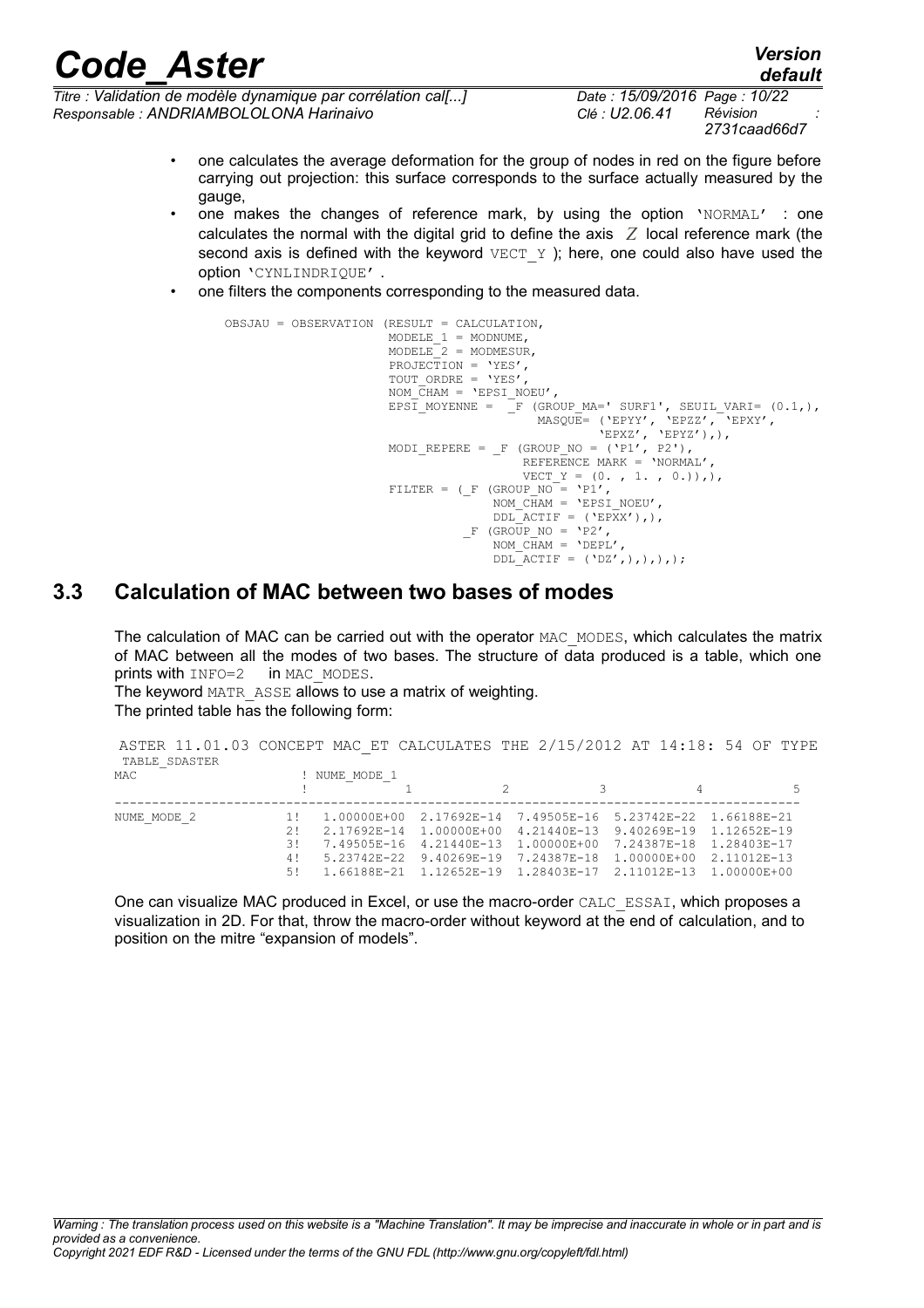*default*

*Titre : Validation de modèle dynamique par corrélation cal[...] Date : 15/09/2016 Page : 11/22 Responsable : ANDRIAMBOLOLONA Harinaivo Clé : U2.06.41 Révision :*

*2731caad66d7*

| <b>Expansion de modeles</b>                        | <b>Modification structurale</b>           | Identification de chargement     | Traitement du signal                                                      | Paramètres de visualisation |
|----------------------------------------------------|-------------------------------------------|----------------------------------|---------------------------------------------------------------------------|-----------------------------|
|                                                    |                                           | Expansion de données             |                                                                           |                             |
|                                                    | Base numérique d'expansion<br>Choisir     | Résultat expérimental<br>Choisir | Type de résultat expérimental<br><sup>●</sup> résultat harmonique ● modes |                             |
| Calculer                                           | Paramètres de PROJ_MESU_MODAL<br>Réglages | Modes Numériques<br>Rien<br>Tout | Modes Expérimentaux<br>Rien<br>Tout                                       |                             |
| $\overline{\mathbf{v}}$<br>$\overline{\mathbf{v}}$ | Résultat 1<br>Résultat 2                  | <b>MODES</b><br><b>RES_MODE</b>  | <b>MAC</b><br>Déformées<br>FRF                                            |                             |
|                                                    |                                           |                                  |                                                                           |                             |

**Image 3.3-1: Image 3.3-1: CALC\_ESSAI: expansion of models.**

Within the framework it low, to choose the two bases of modes to be compared (if only one of the two bases is selected, one will make MAC of the base by itself), and to click on MAC. If the selected bases are not defined on the same model, the MAC button is grayed. The matrix of MAC which appears is the following one:



**Image 3.3-2: MAC between two bases of modes visualized under CALC\_ESSAI.**

While passing the mouse on the boxes, one sees in bottom the frequencies of the modes concerned and the value of MAC for the latter.

NB: in appendix [5.4,](#page-19-0) one proposes a script using the library python matplotlib allowing to create diagrams of MAC in 3D more easily interpretable than that implemented by default in CALC\_ESSAI. Later on, one studies feasibility to integrate MAC 3D by default into the operator.

### <span id="page-10-0"></span>**4 Other methods of validation**

### **4.1 Validation by visual comparison of modal deformations**

This mode of validation is most direct. It can be done by printing in a classical way the modal deformations in Salomé.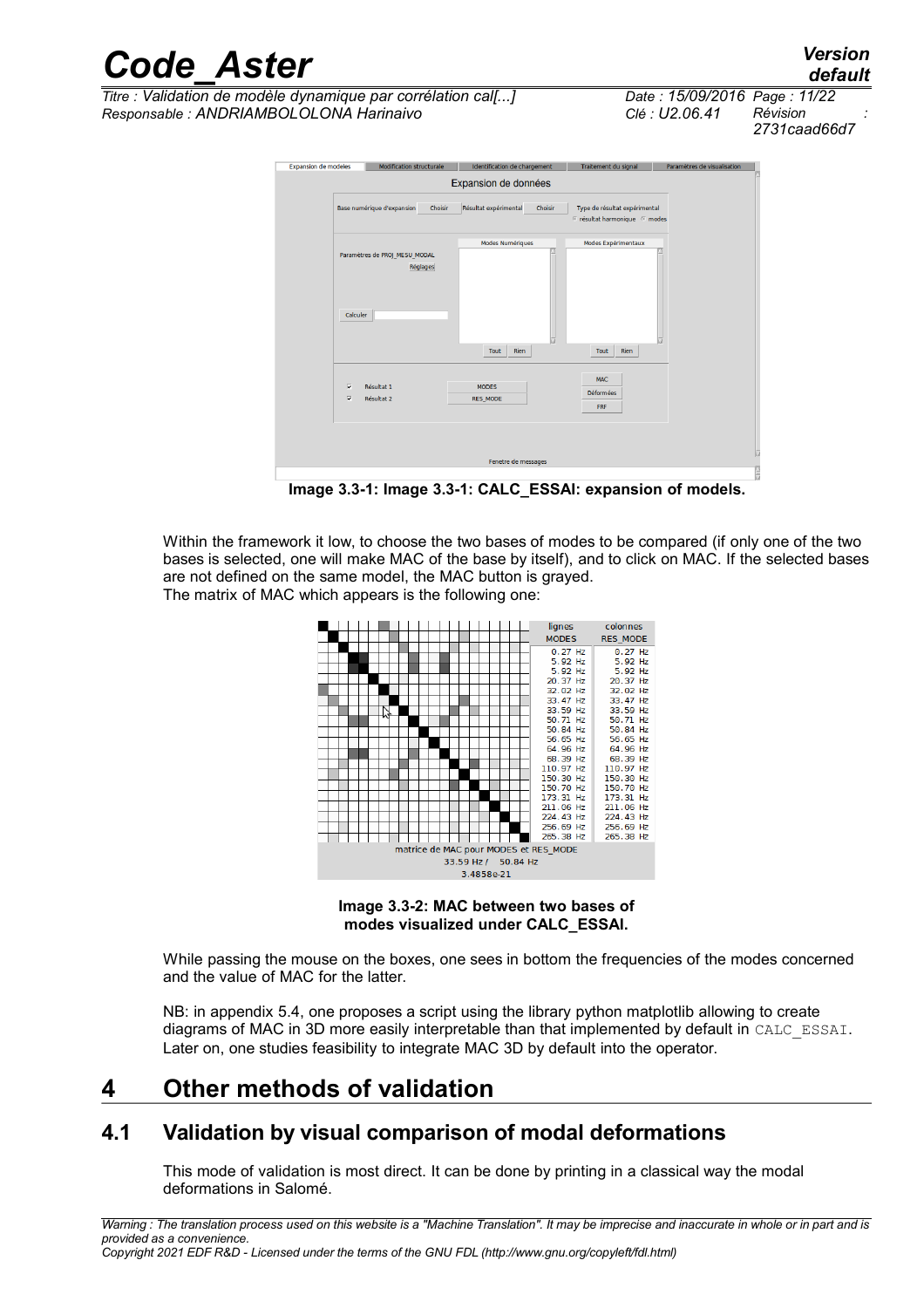*Titre : Validation de modèle dynamique par corrélation cal[...] Date : 15/09/2016 Page : 12/22 Responsable : ANDRIAMBOLOLONA Harinaivo Clé : U2.06.41 Révision :*

*default 2731caad66d7*

NB: in CALC ESSAI, in the mitre "Expansion of models", it is possible to select one or two bases (opposite "Result 1" and "Result 2") and to visualize them in GMSH while clicking on "Deformations". It is not possible to currently visualize the deformations in Salomé, this development must be carried out in 2012 (by adding the possibility of superimposing the deformations).

### **4.2 Validation by comparison of FRF**

One proposes a procedure in CALC\_ESSAI allowing to compare a FRF resulting from measurement with a FRF simulated by blow of hammer. This method of validation is different, because the comparison is done on a point of measurement at the same time, but on a wide waveband. She makes it possible to check the validity even modal model.

For that, to click on "FRF" in the mitre "Expansion of models". The following window appears:

| Choix des concepts a visualiser   |                                              |  |          |             |                   |                          |          |  |  |
|-----------------------------------|----------------------------------------------|--|----------|-------------|-------------------|--------------------------|----------|--|--|
| <b>RESULTAT 1</b>                 |                                              |  |          |             | <b>RESULTAT 2</b> |                          |          |  |  |
|                                   | <b>MODES</b>                                 |  |          | <b>DYNA</b> |                   |                          |          |  |  |
| C dyna harmo                      | Compared to mechanism                        |  |          |             |                   | C dyna harmo C mode meca |          |  |  |
|                                   | Simulation du resultat harmonique pour MODES |  |          |             |                   | Affichage des FRF        |          |  |  |
| Noeud d'excitation N1             |                                              |  |          |             | Champ             | <b>ACCE</b>              |          |  |  |
| Choisir<br>Direction d'excitation |                                              |  |          |             | Noeud N1011       |                          |          |  |  |
| Parametres de calcul              |                                              |  |          |             |                   | D <sub>3</sub>           |          |  |  |
| Frequence min 1.0                 |                                              |  |          |             |                   |                          |          |  |  |
| Frequence max 100.0               |                                              |  |          |             |                   |                          |          |  |  |
| Resolution frequentielle 1.0      |                                              |  |          |             |                   |                          |          |  |  |
|                                   |                                              |  | Calculer |             |                   |                          |          |  |  |
| Affichage des FRF                 |                                              |  |          |             |                   |                          |          |  |  |
| Champ<br><b>ACCE</b>              |                                              |  |          |             |                   |                          |          |  |  |
| Noeud N1                          |                                              |  |          |             |                   |                          |          |  |  |
| <b>DDL</b><br>DZ.                 |                                              |  |          |             |                   |                          |          |  |  |
|                                   |                                              |  |          |             |                   |                          | Afficher |  |  |

**Image 4.2-1: simulations of FRF in CALC\_ESSAI.**

One can select on a side a concept of the modes type and simulate a FRF, and visualize other side a measured experimental FRF. By displaying the curves, one can obtain the following graph, product in XMGrace:





*Copyright 2021 EDF R&D - Licensed under the terms of the GNU FDL (http://www.gnu.org/copyleft/fdl.html)*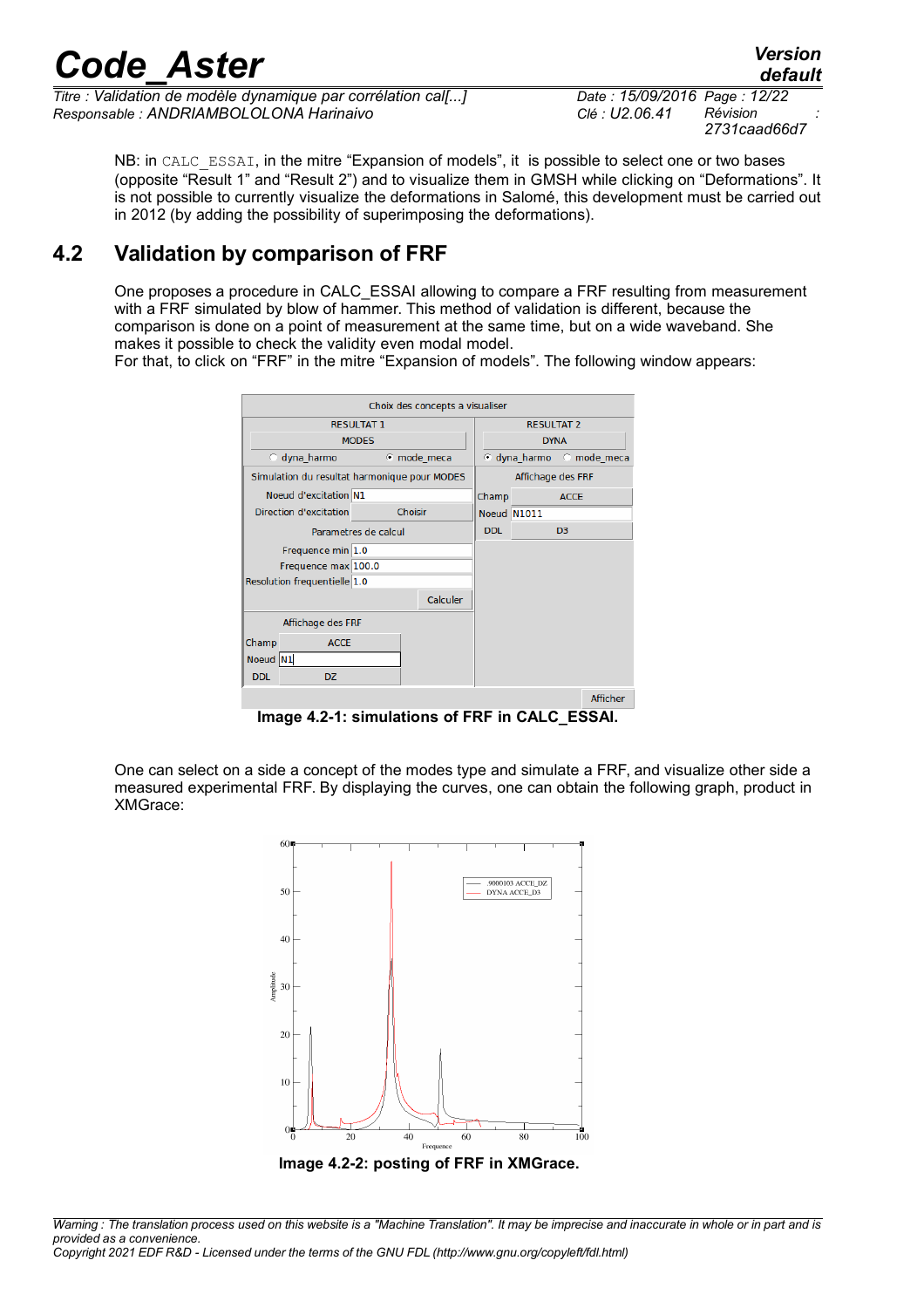*Titre : Validation de modèle dynamique par corrélation cal[...] Date : 15/09/2016 Page : 13/22 Responsable : ANDRIAMBOLOLONA Harinaivo Clé : U2.06.41 Révision :*

*2731caad66d7*

### **5 Appendix**

#### **5.1 Documentation unv on went back set to grid**

<span id="page-12-0"></span>**Set 2411 dated: description of the nodes:**

```
Name: Nodes - Double precision
Status: Current 
Owner: Simulation 
Revision Dates: 23-OCT-1992 
---------------------------------------------------------------------------- 
 Record 1: \frac{FORMAT}{Findd 1} (4110)
               Field 1 -- node label<br>Field 2 -- export coor
                Field 2 -- export coordinate system number<br>Field 3 -- displacement coordinate system
Field 3 -- displacement coordinate system number
 Field 4 -- color 
Record 2: FORMAT (1P3D25.16) 
                 Fields 1-3 -- node coordinates in the share coordinate 
                                 system 
Records 1 and 2 are repeated for each node in the model. 
Example: 
    -1 
   2411 
121 1 1 1 1
    5.0000000000000000D+00 1.0000000000000000D+00 0.0000000000000000D+00 
122 1 1 1 1
    6.000000000
```
**Set 82 dated: description of connectivities** : this set dated is used more only in the very particular cases of experimental grids. The elements are more generally described by dated set 2412.



#### **Set 2412 dated: description of the elements (classical model EF):**

Name: Elements Status: Current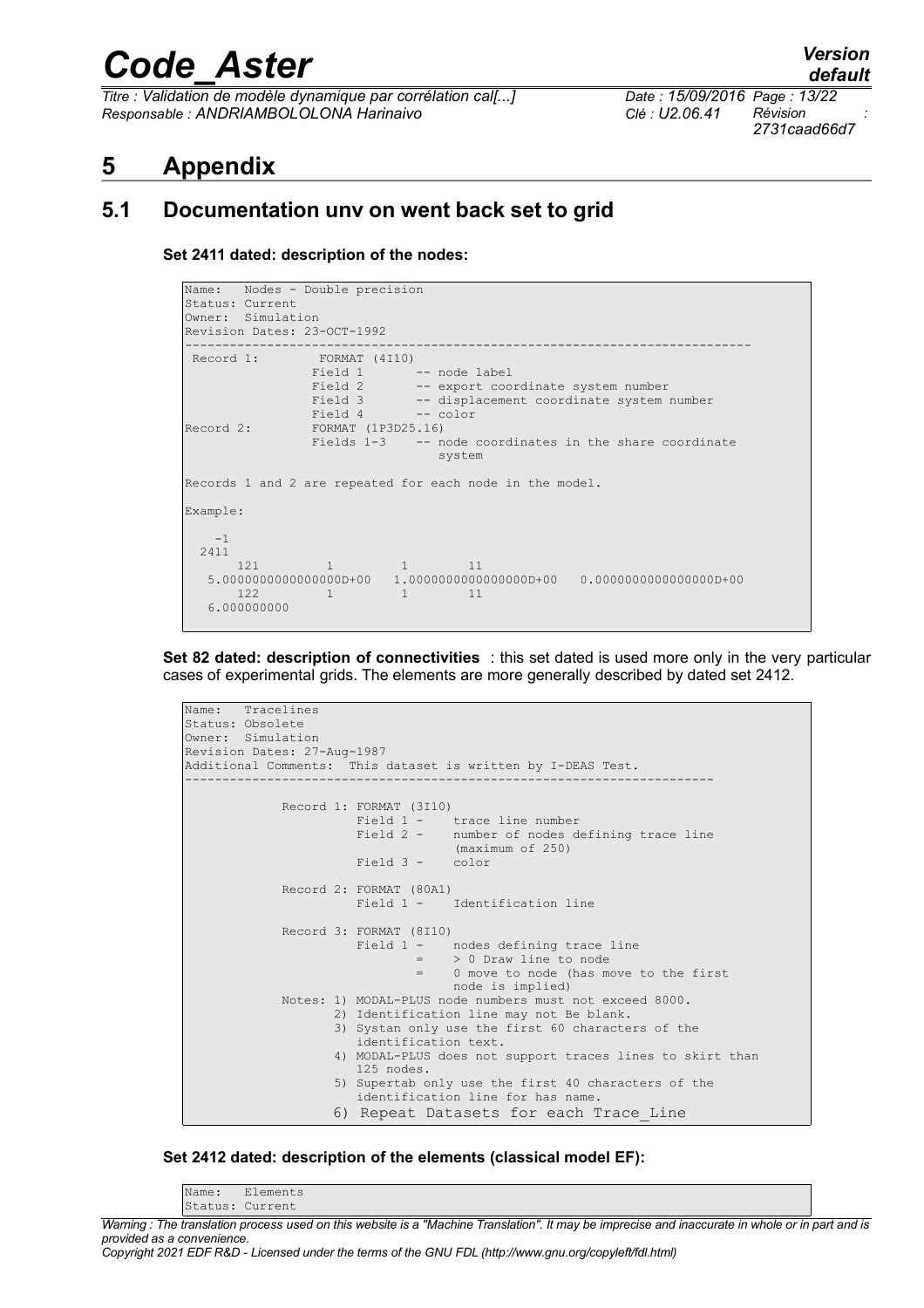*Titre : Validation de modèle dynamique par corrélation cal[...] Date : 15/09/2016 Page : 14/22 Responsable : ANDRIAMBOLOLONA Harinaivo Clé : U2.06.41 Révision :*

*2731caad66d7*

Owner: Simulation Revision Dates: 14-AUG-1992 ----------------------------------------------------------------------- Record 1: FORMAT (6I10)<br>Field 1 Field 1 -- element label<br>Field 2 -- Fe descriptor Field 2 -- Fe descriptor id<br>Field 3 -- physical property Field 3 -- physical property table number<br>Field 4 -- material property table number -- material property table number<br>-- color Field 5<br>Field 6 -- number of nodes one element Record 2: \*\*\* FOR NON-BEAM ELEMENTS \*\*\* FORMAT (8I10)<br>Fields 1-n -- node labels defining element Record 2: \*\*\* FOR BEAM ELEMENTS ONLY \*\*\* FORMAT (3I10) Field 1 -- beam orientation node number<br>Field 2 -- beam drills-end cross-country Field 2 -- beam drills-end cross-country race section number<br>Field 3 -- beam aft-end cross-country race section number -- beam aft-end cross-country race section number Record 3: \*\*\* FOR BEAM ELEMENTS ONLY \*\*\* FORMAT (8I10)<br>Fields 1-n -- node labels defining element Records 1 and 2 are repeated for each non-beam element in the model. Records 1 - 3 are repeated for each beam element in the model. Example:  $-1$  2412 1 11 1 5380 7 2  $\begin{matrix} 0&\quad&1\\ 1&\quad&2 \end{matrix} \qquad \qquad \begin{matrix} 1\\ 1\\ 1\\ 1 \end{matrix}$  1 2  $2$  21 2 5380 7 2 0 1 1 3 4 3 22 3 5380 7 2  $0 \qquad \qquad 1 \qquad \qquad 2$  $\begin{matrix} 5 & 6 \\ 6 & 91 \end{matrix}$  6 91 6 5380 7 3  $\begin{array}{ccccccc}\n 11 & & & 18 & & & 12 \\
 9 & & & 95 & & & 6 \\
 22 & & & 25 & & 29\n\end{array}$  9 95 6 5380 7 8 22 25 29 30 31 26 24 23 14 136 8 0 7 2 53 54 36 116 16 5380 7 20 152 159 168 167 166 158 150 151 152 159 168 167 166 158 150 151<br>154 170 169 153 157 161 173 172 171 160 155 156 -1

### **5.2 Reference material on dated set 58**

```
Number: 58 
Name: Function Nodal At DOF 
Status: Current 
Owner: Test 
Revision Dates: 23-Apr-1993 
                                                ----------------------------------------------------------------------- 
Record 1: Format (80A1)
Field 1 - ID Line 1
NOTE And the contract of the contract of the contract of the contract of the contract of the contract of the c
                                ID Line 1 is generally used for the function 
                                description. 
           Record 2: Format (80A1) 
                          Field 1 - ID Line 2
```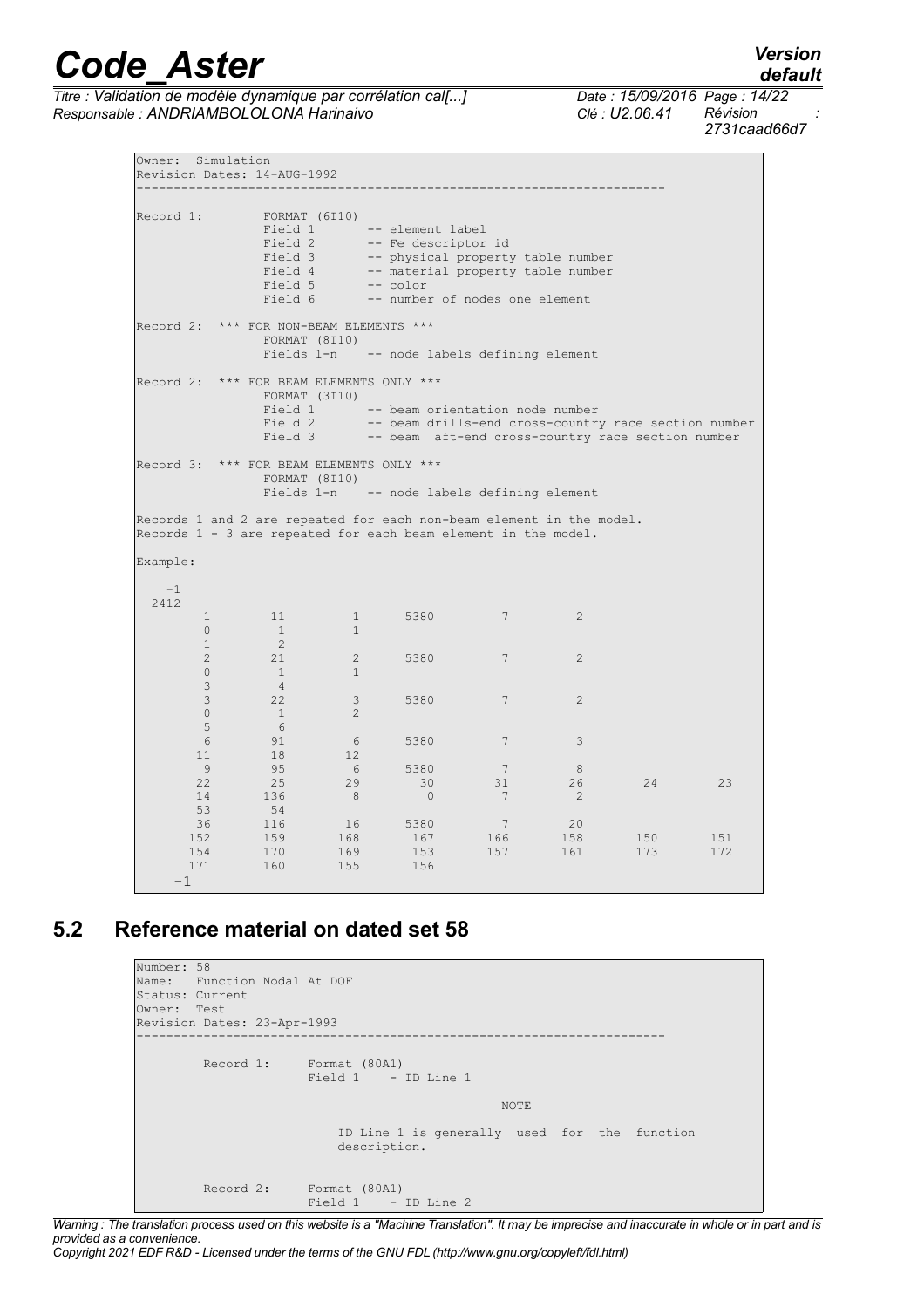*Titre : Validation de modèle dynamique par corrélation cal[...] Date : 15/09/2016 Page : 15/22 Responsable : ANDRIAMBOLOLONA Harinaivo Clé : U2.06.41 Révision :*

*default 2731caad66d7*

|           | Record 3: Format (80A1)<br>Field 1 - ID Line 3                                                                                                                                                                                                                                                                                                                                                                                                                                                                                                                                                                                                                                                                                                                                                                                                                                                                                                                                                                                                                                                                                                                                                                                                                                                                                                                                                                                                                                                                                                                                                                                                                                                      |
|-----------|-----------------------------------------------------------------------------------------------------------------------------------------------------------------------------------------------------------------------------------------------------------------------------------------------------------------------------------------------------------------------------------------------------------------------------------------------------------------------------------------------------------------------------------------------------------------------------------------------------------------------------------------------------------------------------------------------------------------------------------------------------------------------------------------------------------------------------------------------------------------------------------------------------------------------------------------------------------------------------------------------------------------------------------------------------------------------------------------------------------------------------------------------------------------------------------------------------------------------------------------------------------------------------------------------------------------------------------------------------------------------------------------------------------------------------------------------------------------------------------------------------------------------------------------------------------------------------------------------------------------------------------------------------------------------------------------------------|
|           | NOTE                                                                                                                                                                                                                                                                                                                                                                                                                                                                                                                                                                                                                                                                                                                                                                                                                                                                                                                                                                                                                                                                                                                                                                                                                                                                                                                                                                                                                                                                                                                                                                                                                                                                                                |
|           | ID Line 3 is generally used to identify when the<br>function was created. The dates is in the forms<br>$DD-MMM-YY$ , and the time is in the forms HH: MM: SS,<br>with has general Format (9A1,1X, 8A1).                                                                                                                                                                                                                                                                                                                                                                                                                                                                                                                                                                                                                                                                                                                                                                                                                                                                                                                                                                                                                                                                                                                                                                                                                                                                                                                                                                                                                                                                                             |
|           | Record 4: Format (80A1)<br>Field 1 - ID Line 4                                                                                                                                                                                                                                                                                                                                                                                                                                                                                                                                                                                                                                                                                                                                                                                                                                                                                                                                                                                                                                                                                                                                                                                                                                                                                                                                                                                                                                                                                                                                                                                                                                                      |
| Record 5: | Format (80A1)<br>Field 1 - ID Line 5                                                                                                                                                                                                                                                                                                                                                                                                                                                                                                                                                                                                                                                                                                                                                                                                                                                                                                                                                                                                                                                                                                                                                                                                                                                                                                                                                                                                                                                                                                                                                                                                                                                                |
| Record 6: | Format (2 (I5, I10), 2 (1X, 10A1, I10, I4))<br>DOF Identification<br>Field 1<br>- Standard Function<br>0 - General gold Unknown<br>1 - Time Answer<br>2 - Spectrum car<br>3 - Spectrum cross-country race<br>4 - Frequency Function Answer<br>5 - Transmissibility<br>6 - Coherence<br>7 - Car Correlation<br>8 - Cross-country race Correlation<br>9 - Spectral Power Density (PSD)<br>10 - Spectral Energy Density (ESD)<br>11 - Probability Density Function<br>12 - Spectrum<br>13 - Cumulative Frequency Distribution<br>14 - Peaks Valley<br>15 - Stress/Cycles<br>16 - Strain/Cycles<br>$17 -$ Orbit<br>18 - Mode Indicator Function<br>19 - Pattern force<br>20 - Partial Power<br>21 - Partial Coherence<br>22 - Eigenvalue<br>23 - Eigenvector<br>24 - Shock Spectrum Answer<br>25 - Finite Impels Filter Answer<br>26 - Multiple Coherence<br>27 - Order Function<br>- Function Number Identification<br>Field 2<br>Field 3<br>- Number version, gold sequence number<br>Field 4<br>- Load Puts Number Identification<br>0 - Individual Point Excitation<br>Field 5<br>- Answer Entity Name ("NUN" yew unused)<br>Field 6<br>- Node answer<br>Field 7<br>- Answer Direction<br>$0 - Scalar$<br>1 - +X Translation<br>$4 - +X$ Rotation<br>-1 - - X Translation<br>$-4$ - - X Rotation<br>2 - +Y Translation<br>$5 - +Y$ Rotation<br>-2 - There Translation<br>-5 - There Rotation<br>3 - +Z Translation<br>$6 - +Z$ Rotation<br>-3 - - Z Translation<br>$-6 - - 2$ Rotation<br>- Reference Entity Name ("NUN" yew unused)<br>Field 8<br>Field 9<br>- Node reference<br>Field 10<br>- Reference Direction (same ace field 7)<br>NOTE<br>Fields 8.9, and 10 are only depending yew field 4 |
|           | is zero.<br>Record 7: Format (3I10, 3E13.5)                                                                                                                                                                                                                                                                                                                                                                                                                                                                                                                                                                                                                                                                                                                                                                                                                                                                                                                                                                                                                                                                                                                                                                                                                                                                                                                                                                                                                                                                                                                                                                                                                                                         |
|           | Dated Forms<br>Field 1 - Ordinate Dated Standard                                                                                                                                                                                                                                                                                                                                                                                                                                                                                                                                                                                                                                                                                                                                                                                                                                                                                                                                                                                                                                                                                                                                                                                                                                                                                                                                                                                                                                                                                                                                                                                                                                                    |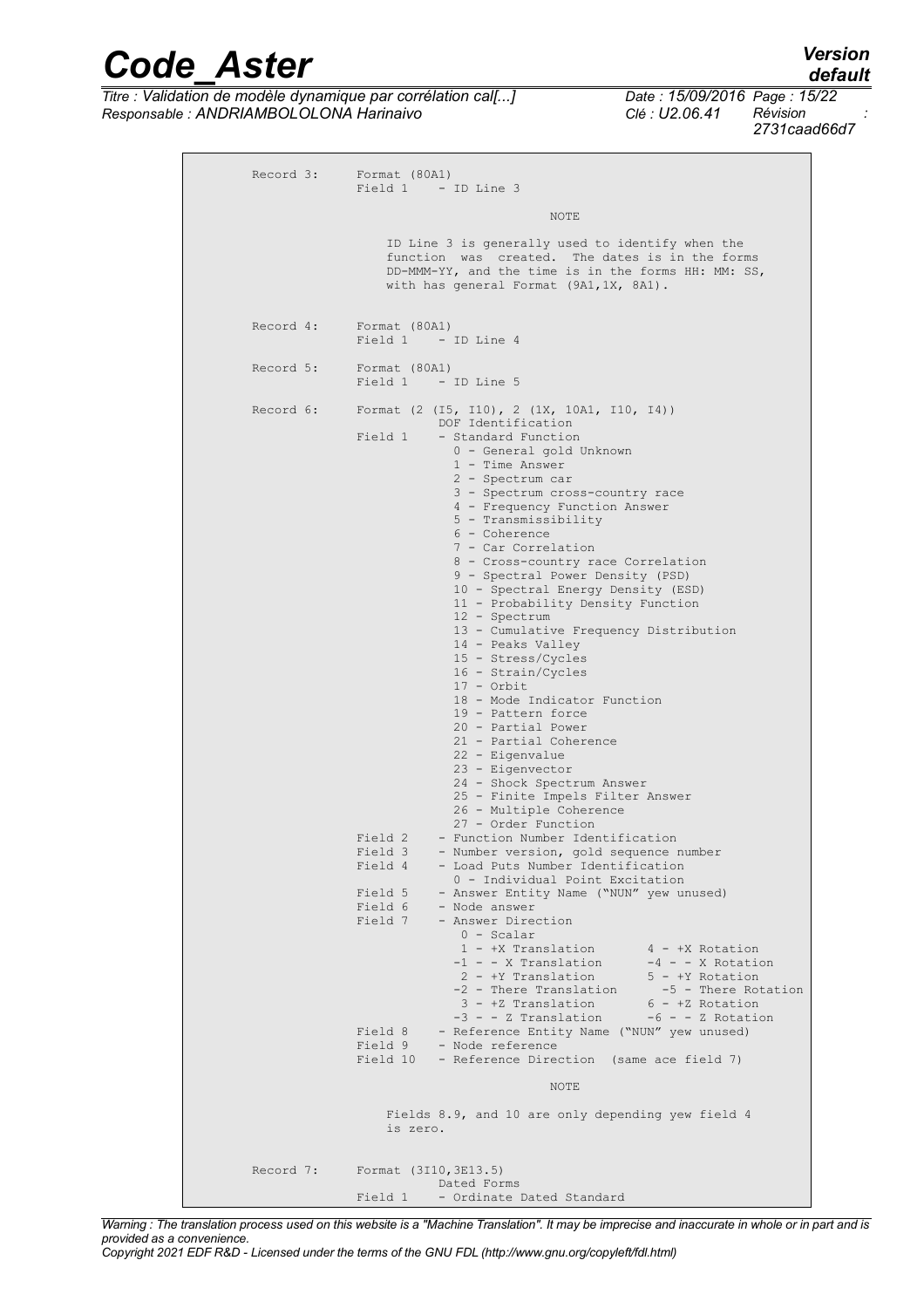*Titre : Validation de modèle dynamique par corrélation cal[...] Date : 15/09/2016 Page : 16/22 Responsable : ANDRIAMBOLOLONA Harinaivo Clé : U2.06.41 Révision :*

*2731caad66d7*

 2 - real, individual precision 4 - real, double precision 5 - complex, individual precision 6 - complex, double precision Field 2 - Number of dated even for uneven abscissa spacing, but number of dated been worth for even abscissa spacing<br>Field 3 - Abscissa Spacing - Abscissa Spacing  $0 -$  uneven 1 - even (been worth No abscissa stored)<br>Field 4 - Minimum Abscissa (0.0 yew spacing uneven - Minimum Abscissa (0.0 yew spacing uneven) Field 5 - Abscissa increment  $(0.0 \text{ yew spacing uneven})$ <br>Field 6 - Z-axis been worth  $(0.0 \text{ yew unused})$ - Z-axis been worth (0.0 yew unused) Record 8: Format (I10,3I5,2 (1X, 20A1)) Abscissa Dated Characteristics Field 1 - Specific Dated Standard 0 - unknown 1 - general 2 - stress 3 - strain 5 - temperature 6 - heat flow 8 - displacement 9 - reaction forces 11 - velocity 12 - acceleration 13 - excitation forces 15 - press 16 - farmhouse  $17 - time$  18 - frequency  $19 - rpm$ 20 - order<br>Field 2 - Length uni Field 2 - Length units exponent<br>Field 3 - Force units exponent Field 3 - Force units exponent<br>Field 4 - Temperature units ex-- Temperature units exponent NOTE And the contract of the contract of the contract of the contract of the contract of the contract of the c Fields 2.3 and 4 are raising only yew the Specific Dated Standard is General, gold in the box of ordinates, the answer/reference direction has scalar, but the functions are being used for nonlinear connectors in System Dynamics Analysis. See Addendum 'with' for the units exponent table. Field 5 - Axis label ("NUN" yew not used)<br>Field 6 - Axis units label ("NUN" yew not - Axis units label ("NUN" yew not used) NOTE And the contract of the contract of the contract of the contract of the contract of the contract of the c Yew fields 5 and 6 are supplied, they take precendence over program generated labels and units. Record 9: Format (I10,3I5,2 (1X, 20A1)) Ordinate (gold ordinate numerator) Dated Characteristics Record 10: Format (I10,3I5,2 (1X, 20A1)) Ordinate Denominator Dated Characteristics Record 11: Format (I10,3I5,2 (1X, 20A1)) Z-axis Dated Characteristics NOTE And the contract of the contract of the contract of the contract of the contract of the contract of the c Records 9.10, and 11 are always included and  $\mathbb{R}$ cut fields the same ace record 8. Yew records 10 and 11 are not used, set field 1 to zero. Record 12: Dated Been worth

Ordinate Abscissa

*Warning : The translation process used on this website is a "Machine Translation". It may be imprecise and inaccurate in whole or in part and is provided as a convenience.*

*Copyright 2021 EDF R&D - Licensed under the terms of the GNU FDL (http://www.gnu.org/copyleft/fdl.html)*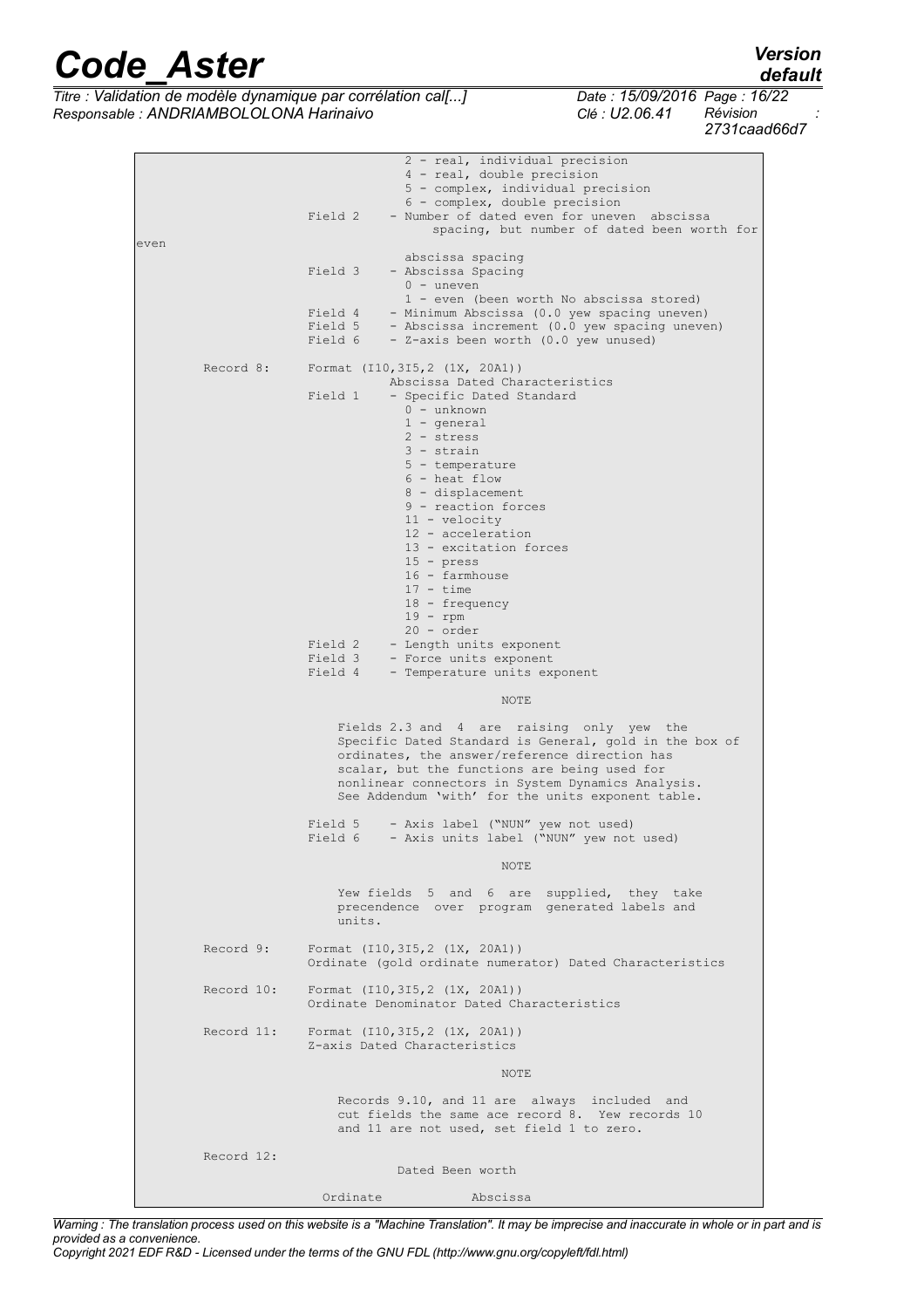*Titre : Validation de modèle dynamique par corrélation cal[...] Date : 15/09/2016 Page : 17/22 Responsable : ANDRIAMBOLOLONA Harinaivo Clé : U2.06.41 Révision :*

*default 2731caad66d7*

| Box            |                          | Type Precision Spacing Format                                                                                                                                                               |             |                                                                                                                                                                                                                                                                                                                                    |
|----------------|--------------------------|---------------------------------------------------------------------------------------------------------------------------------------------------------------------------------------------|-------------|------------------------------------------------------------------------------------------------------------------------------------------------------------------------------------------------------------------------------------------------------------------------------------------------------------------------------------|
|                | $1 \quad$                | real individual even                                                                                                                                                                        |             | 6E13.5                                                                                                                                                                                                                                                                                                                             |
|                |                          |                                                                                                                                                                                             |             |                                                                                                                                                                                                                                                                                                                                    |
|                |                          |                                                                                                                                                                                             |             |                                                                                                                                                                                                                                                                                                                                    |
|                |                          |                                                                                                                                                                                             |             |                                                                                                                                                                                                                                                                                                                                    |
|                |                          |                                                                                                                                                                                             |             |                                                                                                                                                                                                                                                                                                                                    |
|                |                          |                                                                                                                                                                                             |             |                                                                                                                                                                                                                                                                                                                                    |
|                |                          |                                                                                                                                                                                             |             |                                                                                                                                                                                                                                                                                                                                    |
|                | ----------------         |                                                                                                                                                                                             |             |                                                                                                                                                                                                                                                                                                                                    |
|                | statements for each box. | See Addendum 'B' for typical FORTRAN READ/WRITE                                                                                                                                             | <b>NOTE</b> |                                                                                                                                                                                                                                                                                                                                    |
| General Notes: |                          |                                                                                                                                                                                             |             |                                                                                                                                                                                                                                                                                                                                    |
|                |                          |                                                                                                                                                                                             |             |                                                                                                                                                                                                                                                                                                                                    |
|                |                          | the Word "NUN" must appear in columns 1 through 4.                                                                                                                                          |             | 1. ID lines may not Be blank. Yew No information is required,                                                                                                                                                                                                                                                                      |
|                |                          |                                                                                                                                                                                             |             | 2. ID line 1 appears one studs in Finite Element Modeling and is<br>used ace the function description in System Dynamics Analysis.                                                                                                                                                                                                 |
|                |                          | 3. Dataloaders uses the following ID line conventions<br>ID Line 1 - Model Identification<br>ID Line 2 - Run Identification<br>ID Line 3 - Run Dates and Time<br>ID Line 4 - Load Puts Name |             |                                                                                                                                                                                                                                                                                                                                    |
|                | node and direction.      |                                                                                                                                                                                             |             | 4. Coordinates codes from MODAL-PLUS and MODALX are decoded into                                                                                                                                                                                                                                                                   |
|                |                          |                                                                                                                                                                                             |             | 5. Entity names used in System Dynamics Analysis prior to I-DEAS<br>Level 5 cuts has 4 character maximum. Beginning with Level 5,<br>entity names will Be ignored yew this dataset is preceded by<br>dataset 259. Yew No dataset 259 precede this dataset, then the<br>entity name will Be assumed to exist in model bin number 1. |
|                | Analysis.                |                                                                                                                                                                                             |             | 6. Record 10 is ignored by System Dynamics Analysis unless load<br>$box = 0$ . Record 11 is always ignored by System Dynamics                                                                                                                                                                                                      |
| 7.             |                          |                                                                                                                                                                                             |             | In record 6, yew the answer gold reference names are "NUN"<br>and are not overridden by has dataset 259, goal the corresponds<br>ing node is non-zero, System Dynamics Analysis adds the node<br>and direction to the function description yew space is sufficie                                                                   |
|                |                          |                                                                                                                                                                                             |             | 8. ID line 1 appears one XY studs in Test Dated Analysis along<br>with ID line 5 yew it is defined. Yew defined, the axis units<br>labels also appear one the XY normal stud instead of the<br>labeling based one the dated standard of the function.                                                                              |
|                | adhered to:              |                                                                                                                                                                                             |             | 9. For functions used with nonlinear connectors in System<br>Dynamics Analysis, the following requirements must Be                                                                                                                                                                                                                 |
|                |                          | identification number must Be 0.                                                                                                                                                            |             | a) Record 6: For has displacement-depend function, the<br>standard function must Be 0; for has frequency-depend<br>function, it must Be 4. In either box, the load box                                                                                                                                                             |
|                |                          | other units exponents must Be 0.                                                                                                                                                            |             | b) Record 8: For has displacement-depend function, the<br>specific dated standard must Be 8 and the length units<br>exponent must Be 0 gold 1; for has frequency-depend<br>function, the specific dated standard must Be 18 and the<br>length units exponent must Be 0. In either box, the                                         |
|                |                          | numerator of force, the length and force units                                                                                                                                              |             | c) Record 9: The specific dated standard must Be 13. The<br>temperature units exponent must Be 0. For year ordinate<br>exponents must Be 0 and 1, respectively. For year                                                                                                                                                           |

*Warning : The translation process used on this website is a "Machine Translation". It may be imprecise and inaccurate in whole or in part and is provided as a convenience.*

ordinate numerator of moment, the length and force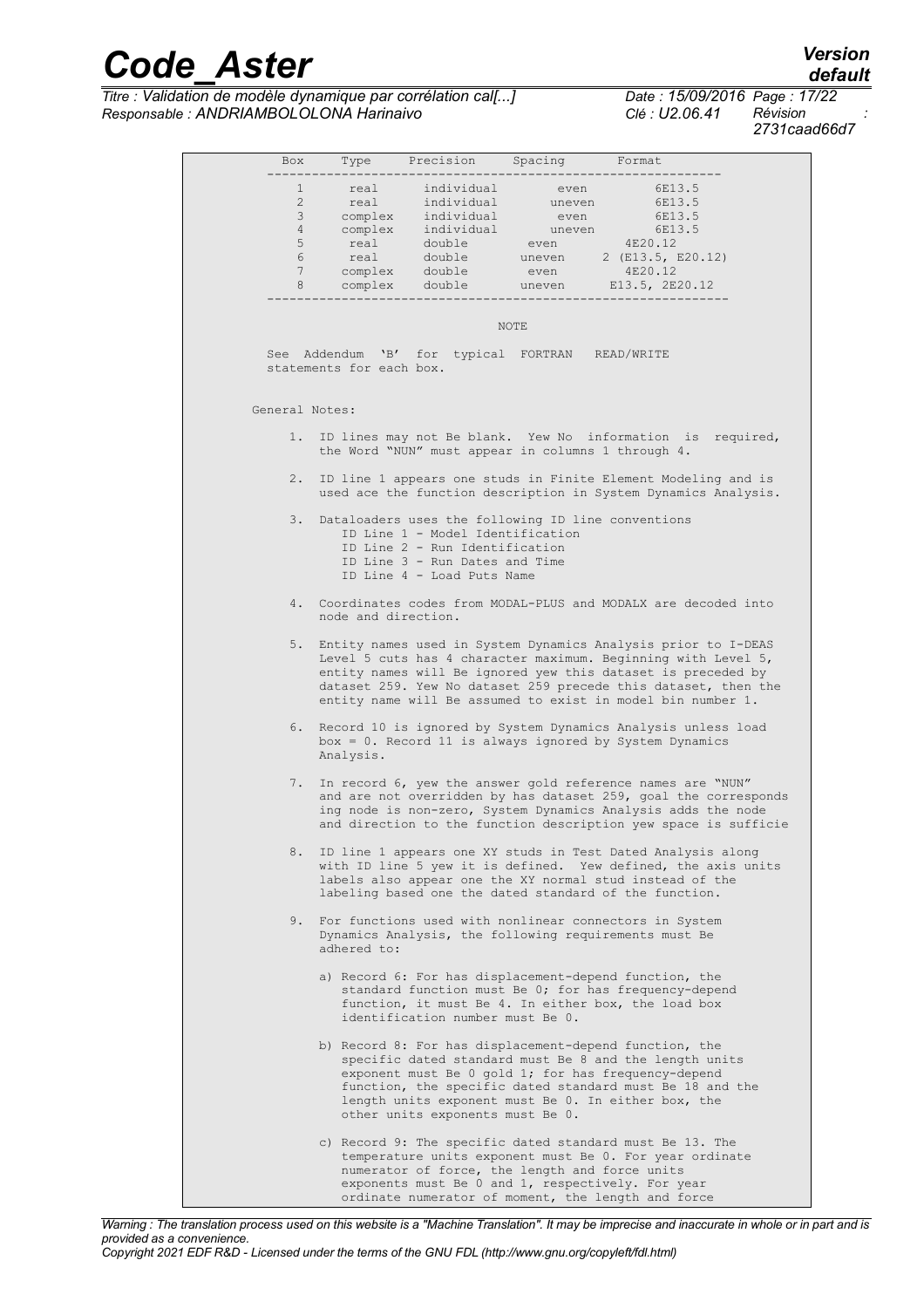*default*

*Titre : Validation de modèle dynamique par corrélation cal[...] Date : 15/09/2016 Page : 18/22 Responsable : ANDRIAMBOLOLONA Harinaivo Clé : U2.06.41 Révision :*

*2731caad66d7*

units exponents must Be 1 and 1, respectively.

 d) Record 10: The specific dated standard must Be 8 for stiffness and hysteretic damping; it must Be 11 for viscous damping. For year ordinate denominator of translational displacement, the length units exponent must Be 1; for has rotational displacement, it must Be 0. The other units exponents must Be 0. e) Dataset 217 must precedes each function in order to define the function' S use (i.e stiffness, viscous damping, hysteretic damping).

#### **5.3 Reference material on dated set 55**

```
Name: At Nodes dated 
Status: Obsolete 
Owner: Simulation 
Revision Dates: 07-Mar-1997 
Additional Comments: This dataset is written and read by I-DEAS Test. 
----------------------------------------------------------------------- 
           RECORD 1: Format (40A2)<br>FIELD 1: ID Line 1
                FIELD 1:
            RECORD 2: Format (40A2) 
                 FIELD 1: ID Line 2
            RECORD 3: Format (40A2) 
                 FIELD 1: TD Line 3
            RECORD 4: Format (40A2) 
                FIELD 1: ID Line 4
           RECORD 5: Format (40A2)<br>FIELD 1: ID Line 5
                FIELD 1:
            RECORD 6: Format (6I10) 
            Dated Parameters Definition 
                  FIELD 1: Standard Model 
                                0: Unknown 
                               1: Structural<br>2: Heat Trans
                               2: Heat Transfer<br>3: Fluid Flow
                                    Fluid Flow
                  FIELD 2: Standard Analysis 
                                0: Unknown 
                               1: Static<br>2: Normal
                                     Normal Mode
                                3: Complex eigenvalue first order 
                                     Transient
                               5: Frequency Answer<br>6: Buckling
                                     6: Buckling 
                                7: Complex eigenvalue second order 
                  FIELD 3: Characteristic dated 
                               0: Unknown<br>1: Scalar
                               1: Scalar<br>2: 3 Tota
                                      2: 3 Total DOF Translation 
                               Vector<br>3: 6 Total
                                     3: 6 Total DOF Translation 
                               & Vector Rotation<br>4: Total Symmetric T
                                4: Total Symmetric Tensor 
                                    5: General Total Tensor 
                 FIELD 4: Specific Dated Standard<br>0: Unknown
                               0: Unknown<br>1: General
                               1: General<br>2: Stress
                                     2: Stress
```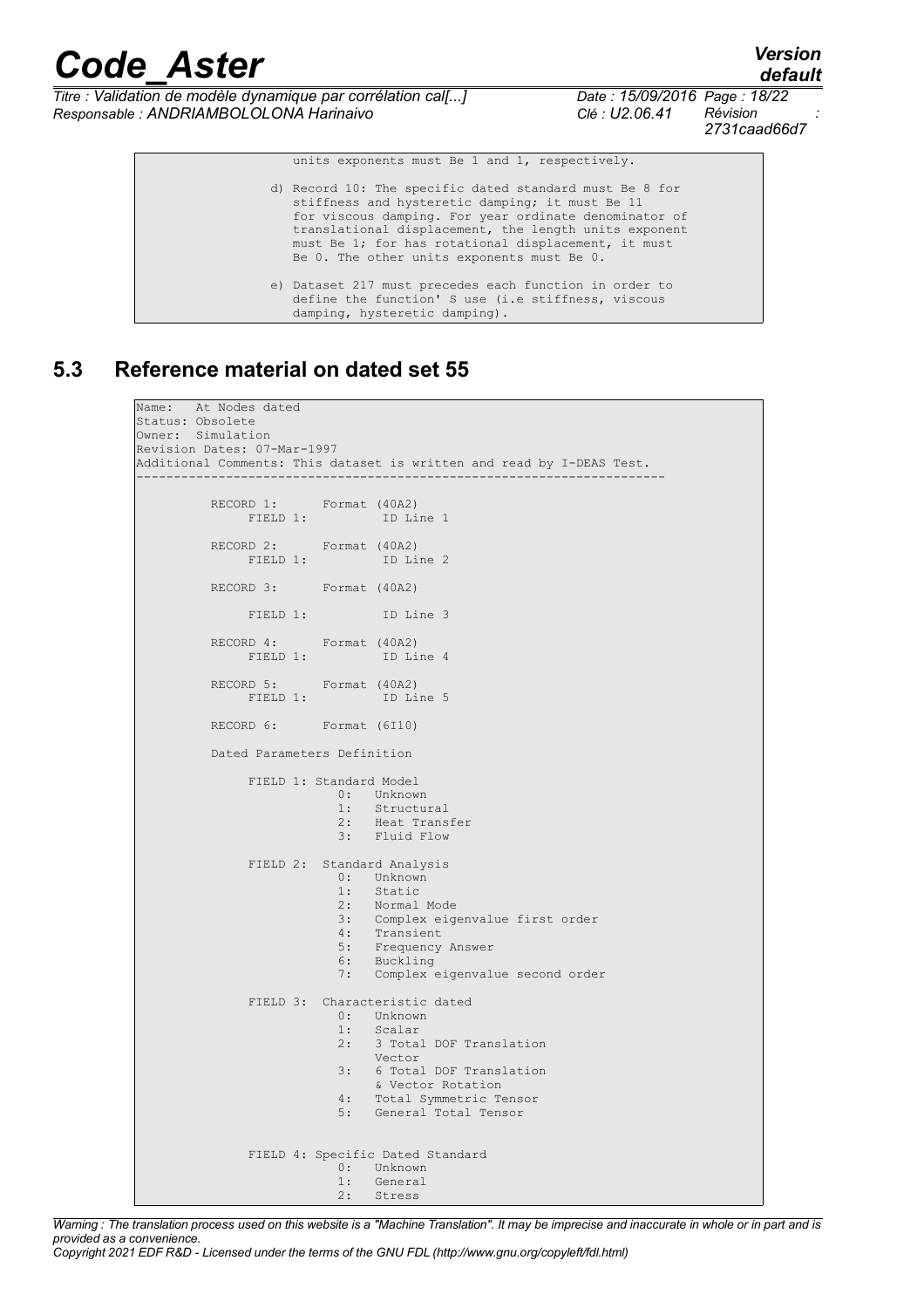*Titre : Validation de modèle dynamique par corrélation cal[...] Date : 15/09/2016 Page : 19/22 Responsable : ANDRIAMBOLOLONA Harinaivo Clé : U2.06.41 Révision :*

*2731caad66d7*

```
3: Strain (Engineering)<br>4: Element Forces
                                    Element Forces
                              5: Temperature<br>6: Heat Flow
                                   Heat Flow
                              7: Strain Energy<br>8: Displacement
                              8: Displacement<br>9: Reaction Fore
                              9: Reaction Forces<br>10: Kinetic Energy
                              10: Kinetic Energy<br>11: Velocity
                              11: Velocity<br>12: Accelera
                                    Acceleration
                              13: Strain Energy Density<br>14: Kinetic Energy Density
                                     Kinetic Energy Density
                              15: Hydro-Static Presses<br>16: Heat Gradient
                              16: Heat Gradient<br>17: Checking code
                              17: Checking code Been worth<br>18: Coefficient Of Pressure
                                    Coefficient Of Pressure
                  FIELD 5: Dated Standard 
 2: Real 
 5: Complex 
                  FIELD 6: Number Of Data Been worth Per Node (NDV) 
            Records 7 And 8 Are Standard Analysis Specific 
            General Forms 
            RECORD 7: Format (8I10) 
                  FIELD 1: Number Of Integer Dated Been worth 
                 1 < Gold = Nint < Gold = 10<br>FIELD 2: Number Of Real Data V.
                                     Number Of Real Data Values
                              1 < Gold = Nrval < Gold = 12
                  FIELDS 3-N: Type Specific Integer Parameters 
           RECORD 8: Format (6E13.5)<br>FIELDS 1-N: Type Sp
                                     Type Specific Real Parameters
            Standard For Analysis = 0, Unknown 
            RECORD 7: 
                FIELD 1: 1
FIELD 2: 1
 FIELD 3: ID Number 
            RECORD 8: 
                 FIELD 1: 0.0 
            Standard For Analysis = 1, Static 
            RECORD 7: 
                FIELD 1: 1
                FIELD 2: 1<br>FIELD 3: L
                           Load Puts Number
            RECORD 8: 
                 FIELD 11: 0.0 
           For Analysis Standard = 2, Normal Mode
           RECORD 7: 
                FIELD 1: 2 \nFFIELD 2: 4 \nFFIELD 2:<br>FIELD 3:
FIELD 3: Load Puts Number
FIELD 4: Number mode
            RECORD 8: 
                FIELD 1: Frequency (Hertz)<br>FIELD 2: Modal Farmhouse
                            Modal Farmhouse
```
*Warning : The translation process used on this website is a "Machine Translation". It may be imprecise and inaccurate in whole or in part and is provided as a convenience. Copyright 2021 EDF R&D - Licensed under the terms of the GNU FDL (http://www.gnu.org/copyleft/fdl.html)*

### *default*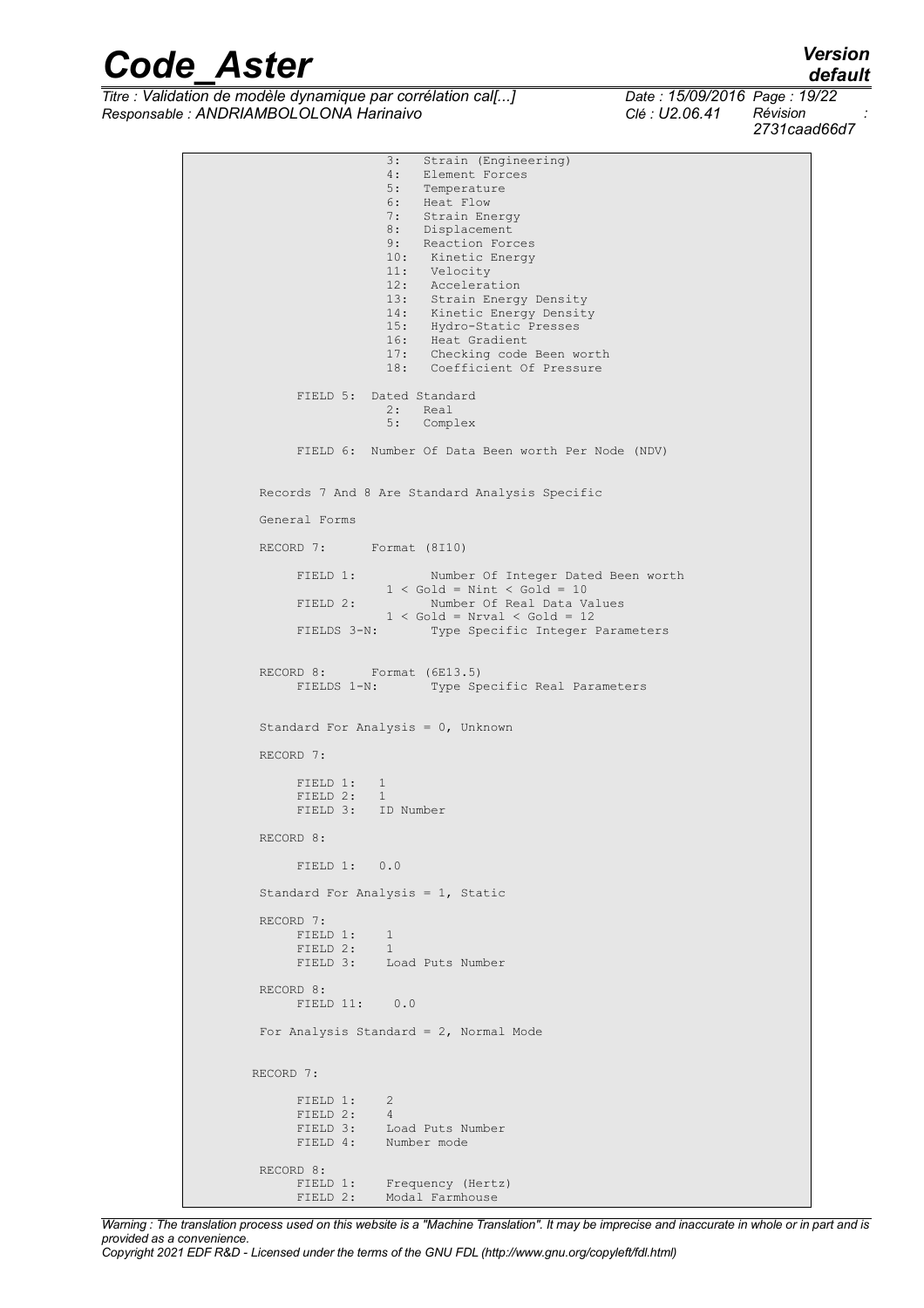*Titre : Validation de modèle dynamique par corrélation cal[...] Date : 15/09/2016 Page : 20/22 Responsable : ANDRIAMBOLOLONA Harinaivo Clé : U2.06.41 Révision :*

*2731caad66d7*

FIELD 3: Modal Viscous Damping Ratio<br>FIELD 4: Modal Hysteretic Damping Ratio Modal Hysteretic Damping Ratio Standard For Analysis = 3, Complex Eigenvalue RECORD 7: FIELD 1: 2<br>FIELD 2: 6 FIELD 2: FIELD 3: Load Puts Number FIELD 4: Number mode RECORD 8: FIELD 1: Real Part Eigenvalue FIELD 2: Imaginary Leaves Eigenvalue FIELD 3: Real Part Of Modal A<br>FIELD 4: Imaginary Leaves Of I Imaginary Leaves Of Modal A FIELD 5: Real Part Of Modal B **FIELD 6:** Imaginary Leaves Of Modal B Standard For Analysis = 4, Transient RECORD 7: FIELD 1: 2<br>FIELD 2: 1 FIELD 2: FIELD 3: Load Puts Number FIELD 4: Time Step Number RECORD 8: FIELD 1: Time (Seconds) Standard For Analysis = 5, Frequency Answer RECORD 7: FIELD 1: 2 FIELD 2: 1 FIELD 3: Load Puts Number FIELD 3. Example Number<br>FIELD 4: Frequency Step Number RECORD 8: FIELD 1: Frequency (Hertz) Standard For Analysis = 6, Buckling RECORD 7: FIELD 1: 1 **FIELD 2:** 1 FIELD 3: Load Puts Number RECORD 8: FIELD 1: Eigenvalue RECORD 9: Format (I10) FIELD 1: Node Number RECORD 10: Format (6E13.5)<br>FIELDS 1-N: At This At This Node (NDV Real Or dated Been worth Complex) Records 9 And 10 Are Repeated For Each Node.

### <span id="page-19-0"></span>**5.4 Script for the representation 3D of a diagram of MAC**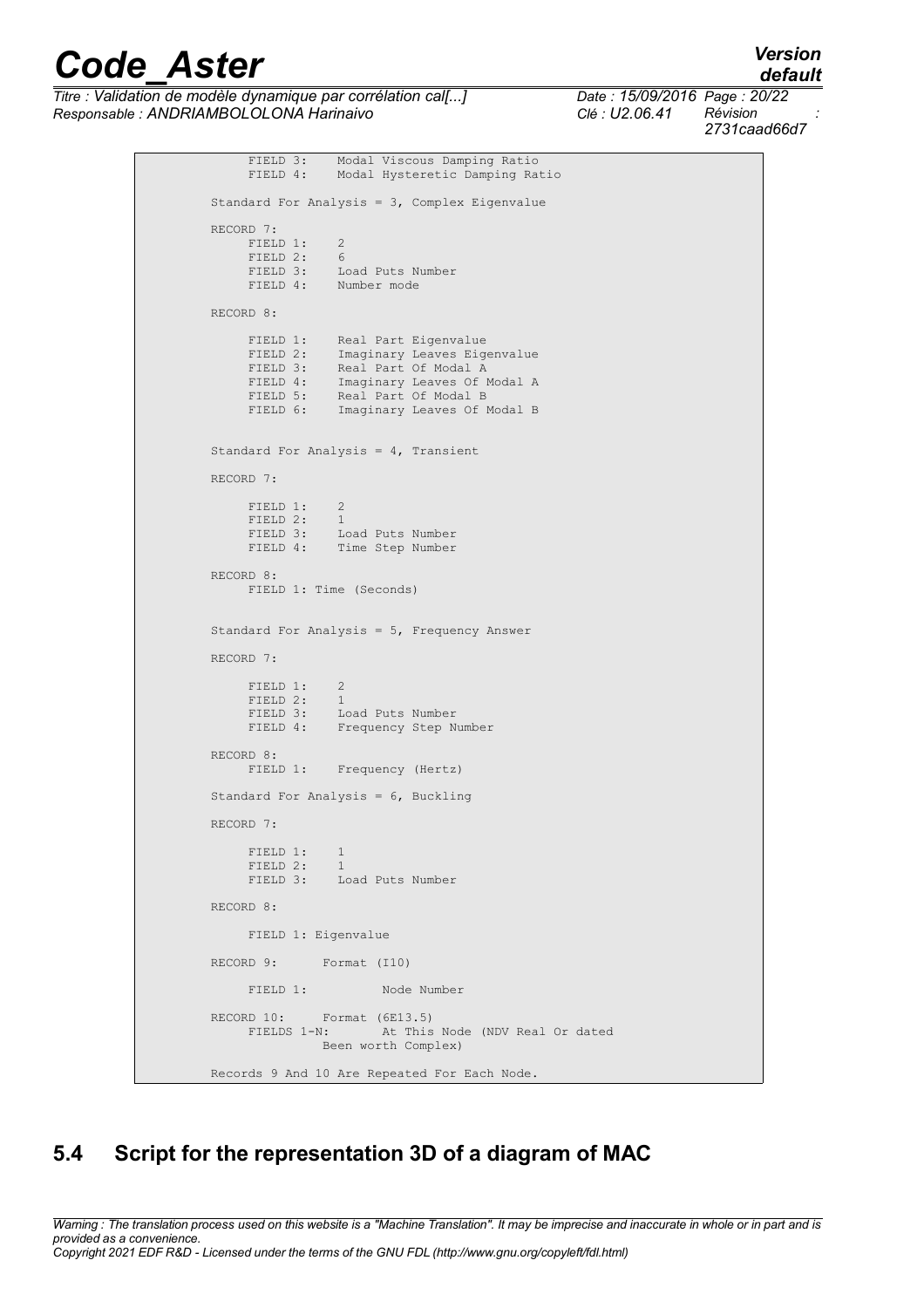| <b>Code Aster</b>                                            |                              | <b>Version</b><br>default |  |
|--------------------------------------------------------------|------------------------------|---------------------------|--|
| Titre : Validation de modèle dynamique par corrélation cal[] | Date: 15/09/2016 Page: 21/22 | Révision                  |  |
| Responsable : ANDRIAMBOLOLONA Harinaivo                      | Clé : U2.06.41               | 2731caad66d7              |  |

This script can be recopied in bottom of a command file, by replacing the names *B1* and *B2* on the last line by the names of the two bases which one wishes to compare by MAC.

Caution: this script is pressed on the library matplotlib who must be installed.

```
def mac plot lib (BASE1, BASE2):
       -<br>calculates mac between two bases, the extract and represents it in a graph 3D
        matplotlib """
     MAC=MAC MODES (BASE 1=BASE1,
                   BASE 2=BASE2);
   mactmp= MAC.EXTR TABLE ()
    mac = mactmp ['NUMÉRIQUE_MODE_1', 'NUMÉRIQUE_MODE_2', 'MAC']. Cross () 
   macpy = mac.values () importation numpy ace Np
    from mpl toolkits.mplot3d importation axes3d
     importation matplotlib.pyplot ace plt
     freq_1 = BASE1.LISTE_PARA () ['FREQ']
    freq^2 = BASE2.LISTE PARA () ['FREQ']
 nume_ordre_1 = BASE1.LISTE_PARA () ['NUMÉRIQUE_ORDRE']
 nume_ordre_2 = BASE2.LISTE_PARA () ['NUMÉRIQUE_ORDRE']
nb freq 1 = len (freq 1)nb freq 2 = len (freq 2)matrice mac = np.transpose (np.array ([mac py [kk] for kk in nume ordre 1]))
    fig = plt.figure ()
   ax = axes3d. Axes3D (fig)
     # Create regular mesh from coordinates
    xpos, ypos = np.meshgrid (np.arange (nb freq 1), arranges (nb freq 2))
    xpos = xpos + 0.5* (np.ones (matrice mac.shape) - matrice mac)
     ypos = ypos + 0.5* (np.ones (matrice_mac.shape) - matrice_mac)
    xpos = xpos.flatten ()
     ypos = ypos.flatten ()
    dx = matrice mac.flatten ()
    Dy = dx.copy ()
   dz = dx.copy ()
    zpos=np.zeros (nb_freq_1*nb_freq_2)
     for kk in arranges (len (xpos)):
         yew dx [kk] <1.0E-6:
             # to avoid plantings in the event of too small mac
            dx [kk] = dy [kk] = dz [kk] = 1.0E-6 ax.bar3d (xpos [kk], ypos [kk], zpos [kk],
 dx [kk], Dy [kk], dz [kk],
                 color=mac2col (dz [kk]))
   ax.set xlabel (u' FREQ I')
    ax.set_ylabel (u' FREQ_J')
   ax.set [zlabel (u' MAC')
    plt.show ()
def mac2col (been worth):
     # gives the value of the color corresponding has a value of MAC
     # ranging between 0 and 1
     importation matplotlib.colors ace colors
     importation matplotlib.cm ace cm
    been worth = 1-been worth
   desc=cm.RdYlBu. segmentdata
    segments= [desc ['blue'] [kk] [0] for kk in arranges (len (desc ['blue']))]
    num_seg=0
    for kk in segments:
        yew been worth > kk:
            num_seg = num_seg+1
 tri= (desc ['red'] [num_seg] [1],
 desc ['green'] [num_seg] [1],
        desc ['blue'] [num_seg] [1])
    return colors.rgb2hex (\bar{t}r\bar{i})
```
mac plot lib (B1, B2)